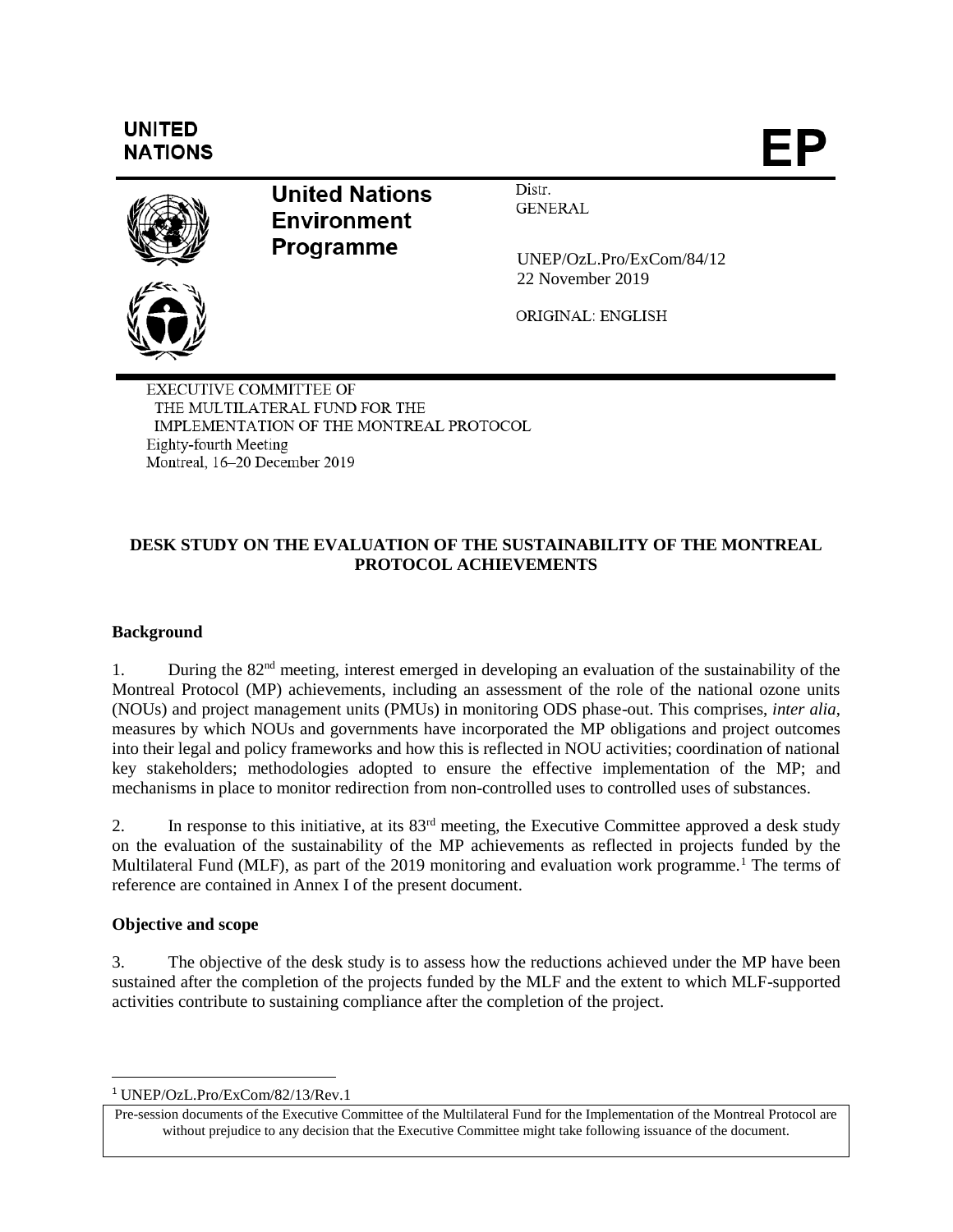4. It will cover various aspects related to the policies, regulatory frameworks, institutions and mechanisms; monitoring and reporting; role and responsibilities of the NOUs and PMUs, role of institutional strengthening (IS); production, consumption; stakeholders and awareness-raising activities; in the context of support provided under MLF-funded projects.

# **Methodology**

5. Following the discussions held at the 83rd meeting, regarding the terms of reference, the Committee decided that the methodology would use a narrow definition of the term sustainability which would focus on the irreversibility of actions taken and on the lasting influence of project and activities financed by the MLF on the long-term policies of a given government. The Committee suggested that the technical aspects of the use of alternatives should also be taken into account, and requested that the desk study examine the ability of Article 5 countries to forge synergies that would allow for ODS destruction after consumption had been phased out (decision 83/8).

6. Following the terms of reference, the desk study looks at eight main topics which collectively impact the ODS phase-out or phase-down of HFCs achieved by the Parties as per their MP obligations; it then considers actions and strategies in place aimed at ensuring that such reductions can be sustained over time, particularly once funding derived from projects has ended. The study looks at past achievements (phase-out of ODS) and considers the current work of the MP and the MLF. A final section deals with challenges identified, lessons learned and a recommendation.

7. A consultant was hired to conduct the desk study addressing the objectives described above. She reviewed previous monitoring and evaluation reports conducted by the MLF on ODS phase-out, compliance, challenges and sustainability of the phase-out achieved, as well as relevant Executive Committee decisions. Reports, work programmes and project documents submitted by implementing agencies (IAs) to the Executive Committee and the MLF were also studied. These included institutional strengthening projects, demonstration projects (using non-ODS alternatives) and ODS phase-out (investment) projects approved for various Article 5 countries in different regions. Reports from the Technical and Economic Assessment Panel (TEAP) of the MP were sometimes referenced.

8. In addition, reports and programmes submitted by UNEP's Compliance Assistance Programme (CAP) (OzonAction) over the years were considered, particularly the most recent three-year rolling strategy (2018-2020), since that clearly addresses actions and changes already made and further needed in light of the ozone-climate link brought into the MP by the Kigali Amendment.

9. To complement and strengthen conclusions derived from the analysis above, a questionnaire was developed to gather feedback from key actors supporting the ODS phase-out process, namely national ozone officers and IAs.<sup>2</sup> Although the response level was low, the answers received still allowed for more in-depth assessment of strategies in place to assure sustainability of the phase-out in specific countries, and to identify particular challenges emerging. The questionnaire can be found in Annex II of the present document.

l <sup>2</sup> The questionnaire was responded by 10 NOUs: Armenia, Chile, Costa Rica, Ecuador, Egypt, Guatemala, Mexico, Nigeria, Thailand and Vanuatu; and one IA: UNIDO.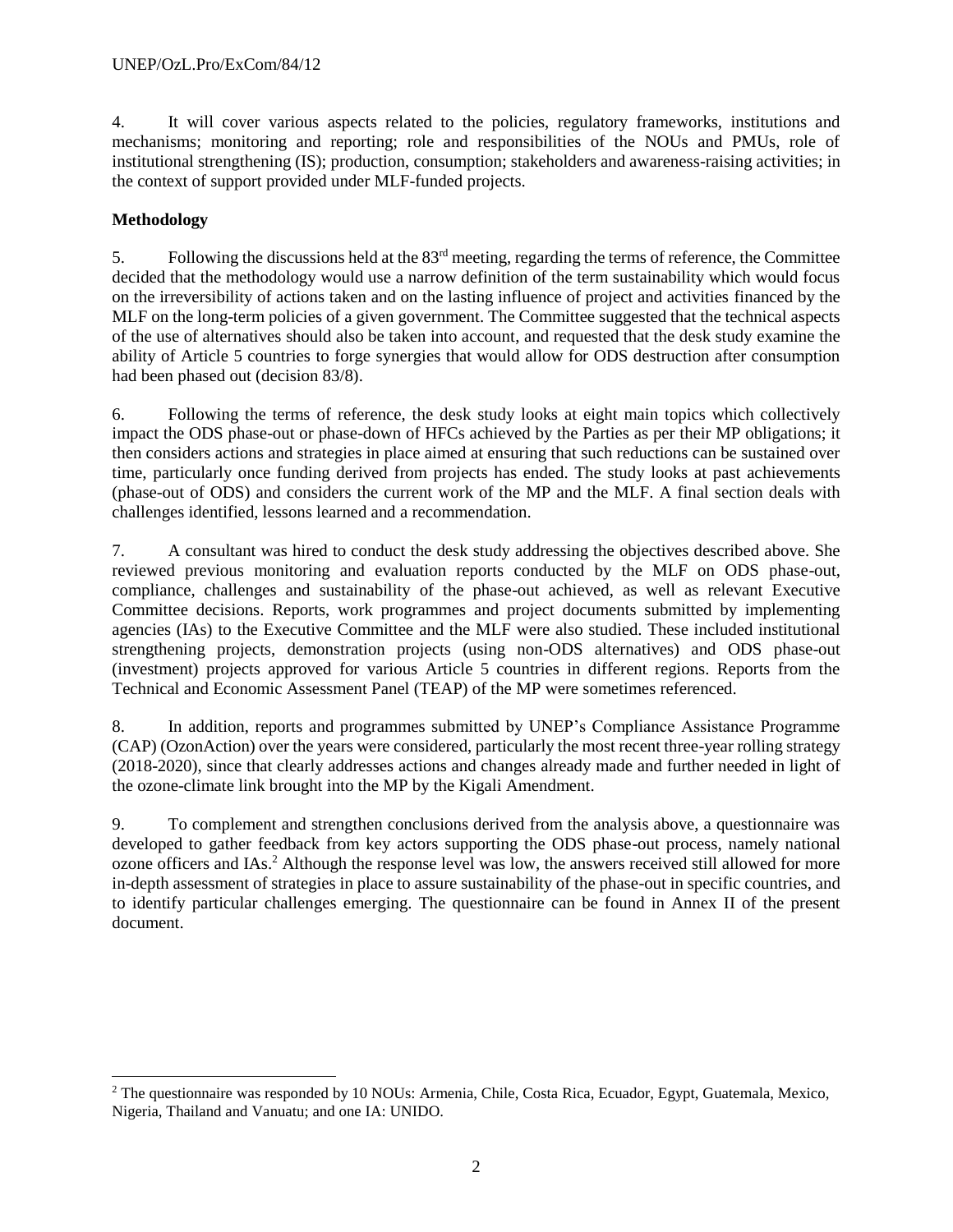## **Results of the evaluation**

#### Policies, regulatory frameworks, institutions and mechanisms

10. Ways in which countries ensure compliance with their MP obligations, and in particular the sustained aggregate reductions of controlled substances, after MLF funded activities are completed were analysed. In particular, whether national policies, legislation and regulations integrate these issues. From the analysis of previous evaluations, project documents and monitoring efforts, it becomes clear that from the inception of the MP and its Amendments, Parties have committed and sought to support compliance with provisions and commitments acquired in relation to ODS phase-out, through governmental policies and regulatory frameworks. These commitments are in fact a requirement of projects funded through the MLF, particularly investment (phase-out) and IS projects. There were instances where non-investment projects also provided substantial support, plus regional regulations, for example in the African region, which further contributed to the establishment of strengthening mechanisms for the ODS phase-out.

11. The IS projects in particular are reported to have "provided the extra leverage needed (to increase priority of ozone issues in many Article 5 countries) by strengthening the NOUs as focal points for mobilizing local stakeholders, initiating and following-up on legislation and ratifications, and coordinating the preparation and implementation of phase-out projects and plans with IAs and bilateral agencies"<sup>3</sup>. In Asia, for example, UNEP has implemented IS projects providing training for customs and refrigeration technicians, monitoring and policy training and assistance for strengthening and enforcing regulations relating to CFC phase-out, recovery and recycling, and the phase-out of methyl bromide (MB) and CTC.<sup>4</sup> Kenya lacked a regulatory framework to address ODS, their reduction and phase-out as per MP guidelines, which the IS project helped to foster.

12. Through IS funding, with support from the IAs, NOUs have been able to establish and promote regulatory frameworks through their governments to sustain the ODS phase-out. In general, such legislation has been updated or amended in step with the evolution of the Protocol, including new provisions, adopting stronger stances as phase-out deadlines arrive (i.e., completely banning an ODS) and considering the Amendments to the Protocol. Licensing and quota systems are put in place to assist with monitoring compliance with regulations related to ODS consumption and trade (import, export, and production where applicable). Since the 68<sup>th</sup> meeting, the Agreements between the Committee and the Governments concerned link the implementation of HPMPs to a commitment by the countries that a licensing and quota systems will be effectively implemented (decision 63/17). Strengthening such systems is an ongoing exercise that can be evidenced through independent verifications.

13. Challenges with enforcement of such legal provisions are reported both through the questionnaire sent, and in the documents studied. These include: delays in enacting legislation and even ratification of Amendments due to political circumstances (i.e., a change of government priorities or political will; staff changes affecting the continuity of policy implementation; or political/civil unrest); the priority given to environmental issues and more specifically ozone protection, which in turn impacts the importance given to the NOU; full involvement of stakeholders including different ministries, but also government agencies and other institutions (e.g., research and development), associations and the private sector. Actions to strengthen sustainability of the phase-out achieved include, for example: helping NOUs to gain traction and recognition within the countries by involving key stakeholders and sectors and contributing to helping Governments identifying and developing efficient, enforceable regulatory frameworks. This is important in achieving appropriate level of support, from Government and key sectors. Although the commitment of Governments to phasing-out ODS is included in the Agreement with the Executive Committee, when

<sup>3</sup> UNEP/Ozl.Pro/ExCom/56/8

<sup>4</sup> Annex VI of document UNEP/Ozl.Pro/ExCom/56/8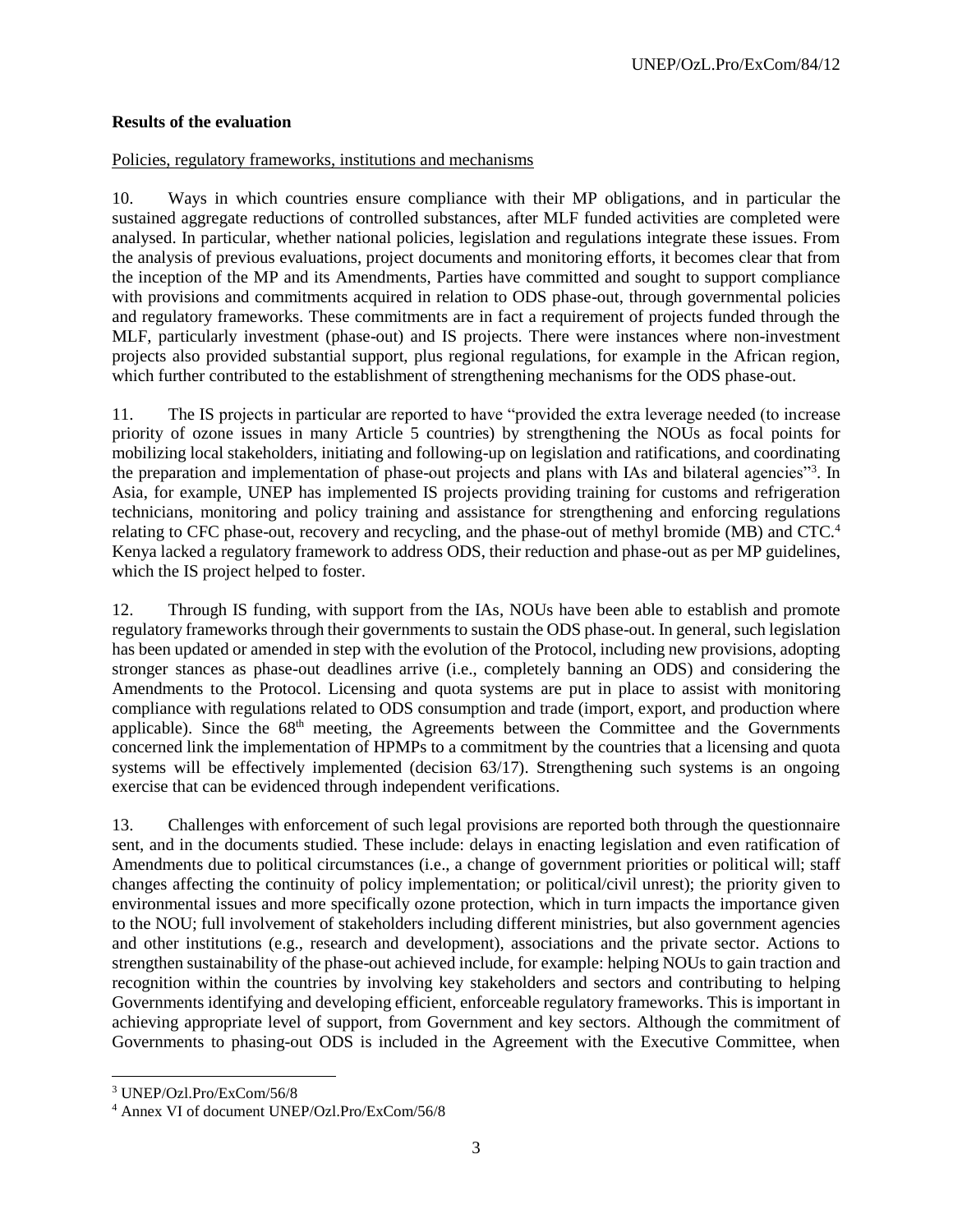approving phase-out plans, UNEP/CAP helps to foster awareness on the overall importance of protecting the ozone layer and encouraged NOU participation in regional networks. UNIDO has noted however, in responding to the questionnaire, that IAs cannot monitor compliance once the projects are completed.

14. The prominent role of the NOUs in assisting in the development of policies and regulatory frameworks is well recognized. Since one of the roles of the NOUs is securing and sustaining a country's compliance with the MP, the NOUs regularly participate in the development of regulations or licensing/quota systems to control the import, export, manufacture and sale of ODS and products containing them. All NOUs responding to the questionnaire reported implementation of national legislation to support and maintain ODS phase-out, which has been adjusted over time in line with MP evolution (e.g., accelerated phase-out of HCFCs after decision XXIX/6). To enforce policies, NOUs work with national authorities, in particular customs officers (and phytosanitary authorities in the case of MB<sup>5</sup>). Cases of non-compliance or potential non-compliance are also handled by the NOU. Penalties for violations (i.e., illegal use or trade) are handled by pertinent authorities; however agile, efficient mechanisms to enforce such penalties were sometimes reported as weak or difficult to impose. Some NOUs responding to the questionnaire indicated weak or absent legal instruments to penalize such violations (e.g., Nigeria) whilst, for example, Armenia indicated that a Code of Administrative Violations is in place and imposes clear penalties on breaches of legislation related to ODS. One way in which Mexico enforces regulations – and thus sustains reductions and maintain compliance - is by implementing national standards to avoid ODS uses.

15. Fiscal mechanisms, for example tax incentives/disincentives or removal of subsidies have been used by some countries to encourage enterprises to convert from the use of controlled substances to alternatives. However, they do not seem to be a widespread practice as only a few of the NOUs responding to the survey mentioned their implementation and/or using these as a continuing tool to sustain phase-out. Fiscal mechanisms can lead to undesirable results as well. Some examples below illustrate both outcomes**:**

- (a) Brazil's chiller demonstration project (UNDP 2005)<sup>6</sup> included the development of a limited duration tax incentive programme for chiller replacement, based on net revenue impact plus the long-term economic impact. The programme costed about US \$100,000 and resulted in the removal of US \$61 million aggregate upfront taxes on chillers, thus stimulating their replacement;
- (b) Croatia introduced an environmental tax on refrigerants resulting in a sudden decrease in HCFC-22 consumption in 2006 and an increased demand for split air-conditioning units. Import of HCFC-22 equipment was subsequently banned entirely;<sup>7</sup>
- (c) The governments of some countries (e.g., Albania and Malaysia) have been reported to provide incentives for investment in ozone-friendly technologies and duty exemptions on imports for ODS substitutes; 8
- (d) Thailand reported that the tax disincentive implemented by the Government (in the form of an excise tax) encouraged the smuggling of CFCs due to higher margin gained from the illegal trade;
- (e) Chile has not implemented tax incentives or disincentives, however a removal of subsidies is part of the contracts between the Ministry of Environment and enterprises receiving funding from the MLF; and

<sup>5</sup> A good example of this cooperation was provided by Mexico, where imports of MB for controlled uses have been banned since 2014.

<sup>6</sup> Annex I of document UNEP/OzL.Pro/ExCom/47/21

<sup>7</sup> UNEP/OzL.Pro/ExCom/61/33

<sup>8</sup> UNEP/OzL.Pro/ExCom/56/8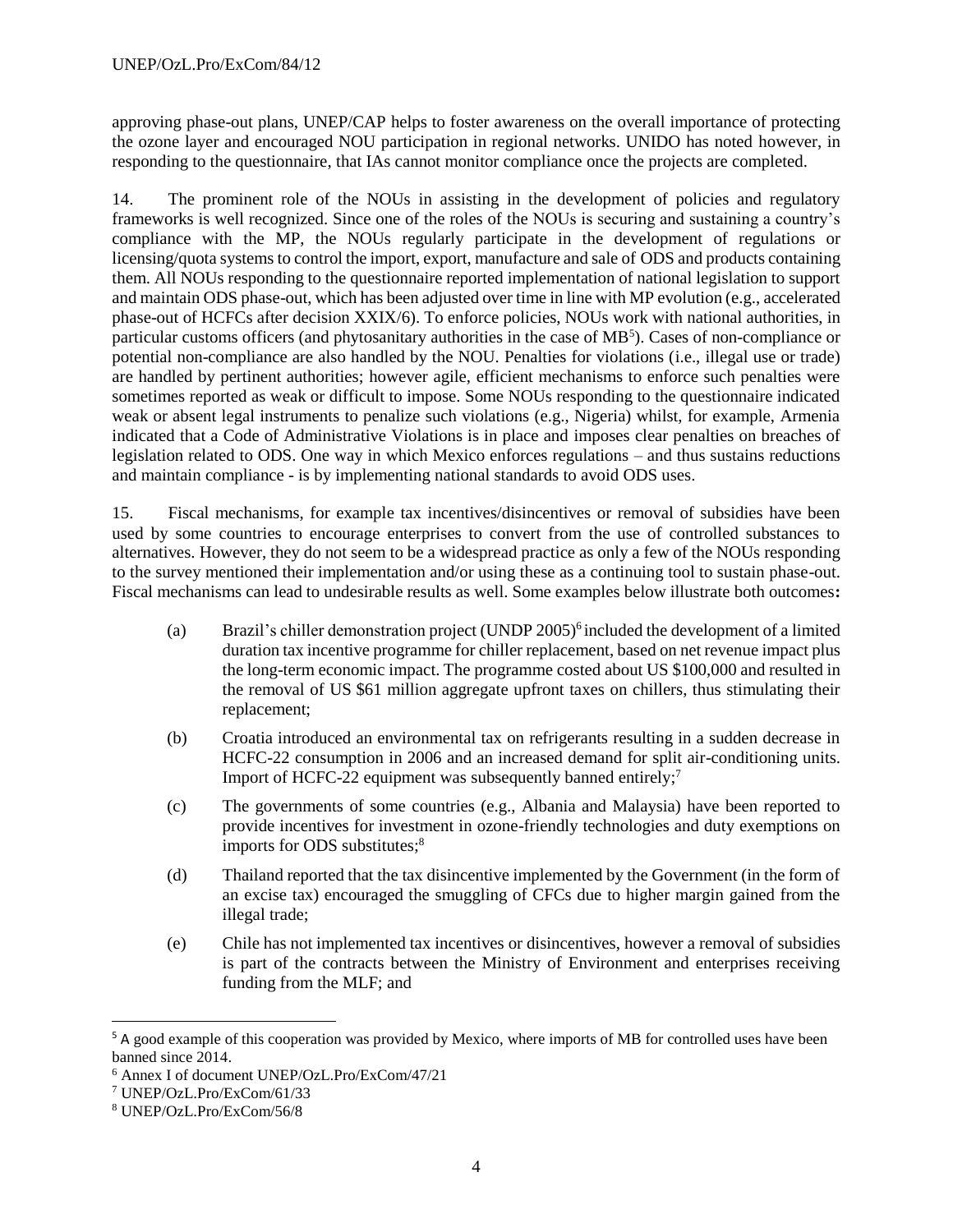(f) Guatemala mentioned putting in place a "Cleaner National Production Policy" giving recognition to enterprises complying with its mandate, which includes energy efficiency goals. Costa Rica mentioned difficulties in implementing such measures due to current fiscal reforms.

16. Difficulties arising in relation to a project are best solved jointly by the NOU and the IA, with the PMU's involvement. However, as these mechanisms depend on funding, once the project is completed they lose their importance or disappear entirely (e.g., PMUs). It is thus important for sustainability to invest in capacity building to ensure that the relevant stakeholders such as Government agencies (ministries, control bodies and others), research or training institutions, private associations and end users will have the tools to deal with the issues. Yet, there can be external factors such as political instability or economic hardship that fall outside the realm of the project's operative structure, and which are frequently cited as a cause of delay or difficulty in achieving results.

17. Because they are key stakeholders, professional organizations and associations (e.g., trade associations representing a sector) have traditionally been involved in ODS phase-out and replacement. They play an important role in developing the required regulatory framework and monitoring its implementation, as they can help generate confidence in the transition to alternatives and their efficient adoption. This is important as the successful introduction of alternatives is often met by reluctance to change and concerns.

18. In addition, professional organizations and trade associations hold valuable information with respect to what is happening in a sector, such as: trade movements and tendencies, issues with the adoption of alternatives. This includes production sector associations, which play a key role in phasing-out ODS production and can be drivers for industry collaboration, a critical component of sustainability A positive relationship between agencies, NOUs and PMUs, is essential and needs to evolve and be updated (e.g., when a new association is formed, or new/previously unconsidered stakeholders join the scene). Such relationships become even more important when considering that trade associations (or their members) can contribute to identify illegal behaviors, since such instances can undercut legitimate actors. Some NOUs responding to the questionnaire reported collaboration with professional organizations: Egypt reports continued and fruitful interaction with the American Society of Heating, Refrigerating and Air-Conditioning Engineers (ASHRAE). In other instances, NOUs (Chile, Nigeria and Vanuatu) stated that, such collaborations were either not active or did not take place at all.

19. Institutions or agencies selected as national counterparts of a project can be instrumental, not only for its successful implementation and completion, but also for ensuring continuity after the project ends. This has been true for example in MB projects, where research stations have supported project efforts by undertaking research and demonstration trials, training sessions and awareness raising campaigns. Together with trade associations or similar organizations, they have contributed to supporting and speeding up the registration process of chemical alternatives and giving confidence to farmers on the use of both chemical and non-chemical options. Similar cases can be found, for example, in chiller projects. Some examples of this are $9$ :

(a) The tobacco research board in Zimbabwe and the agricultural research and extension trust (ARET) in Malawi (which works in full cooperation with the tobacco research board of that country), played a central role in training growers, providing technical assistance and research support;

l <sup>9</sup> UNEP/OzL.Pro/ExCom/68/11 and UNEP/OzL.Pro/ExCom/42/39/Add.1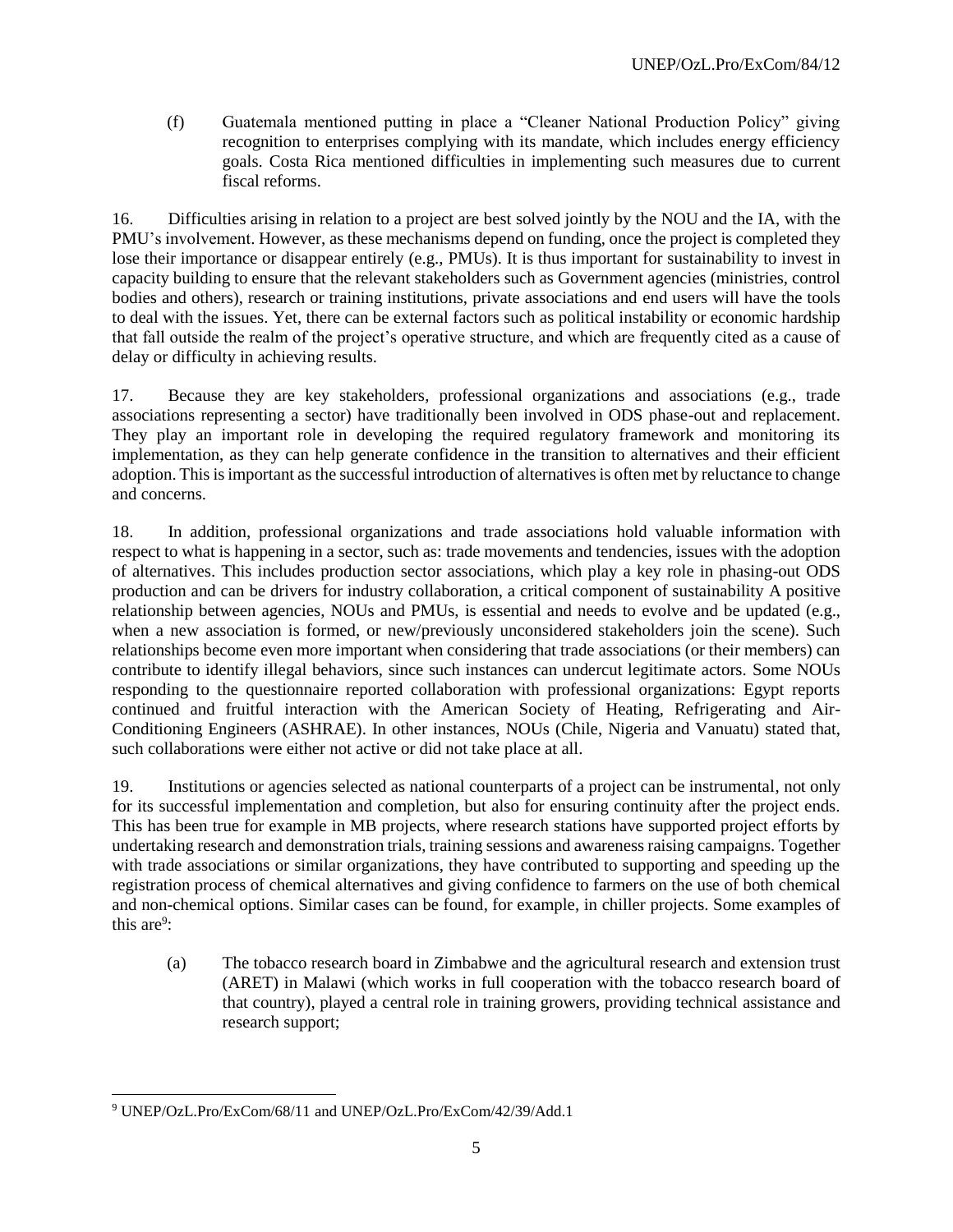- (b) The technology transfer centre in Agadir, Morocco, which was established through the investment projects led by UNIDO, has been instrumental in disseminating alternatives, providing technical assistance and necessary training and solving problems encountered by growers. These services go well beyond the implementation of alternatives, to addressing pest and disease diagnosis, plant nutrition and irrigation, best agricultural practices, composting and others;
- (c) Trade associations, such as the Kenya flower council, contributed to dissemination of information, awareness and identification of problems related to the implementation of alternatives to MB;
- (d) The NOU from Mexico continues to work with associations of producers and fumigators in disseminating and promoting alternatives to MB as identified and implemented in the national phase–out plan.
- (e) The National Refrigeration Institute of Mexico was selected under the CFC national phase-out plan to provide training for service technicians in 2005; and
- (f) The Armenian refrigeration association and the centre for Environmental Legislation (Yerevan State University) are actively involved in discussions and public hearings related to ODS legislation and its implementation. NGOs and other civil organizations contribute to enforcing such legislation on a voluntary basis.

## Monitoring and reporting

20. Monitoring, recording and reporting production and consumption of ODS is an obligation of the Parties to the MP under Article 7; whilst many countries found this obligation initially challenging, when comparing their situation to previous years, it is evident that information submitted has improved substantially over the years and the Ozone Secretariat's database is much more complete than in the past. NOUs are responsible for the collection, analysis and submission of data on ODS consumption and production, and these activities are supported with IS funding.<sup>10</sup> Monitoring is often carried out in cooperation with customs officers and other relevant authorities depending on the ODS (i.e., phytosanitary officers in MB, or health authorities for metered-dose inhalers (MDIs)). Monitoring schemes for controlled substances that are phased-out remain in place after projects are completed, but as time goes by and focus on these substances diminishes, it becomes more difficult, or even impossible, to perform efficient control. Country programme (CP) data reporting helps the Secretariat and the Executive Committee to understand consumption trends and helps to establish the financing of projects and their activities, as it is the only data providing the level of consumption of each controlled substance under the MP by sector. Accurate and timely submission of the CP data can be correlated to the capacity of the country to collect such information and to accurately estimate the level of production and consumption of ODS. In some cases, delays in submission were due to the large turnover of national ozone officers (NOOs) in some countries; language issues; the approval process within the government for CP data; and changes in governments.<sup>11</sup>

21. Continuous improvement of the verification reports is important because they often uncover flaws and point out recommendation for institutional capacity building. For example, lessons learned from verification reports assert the need for the NOU to cross-check their records with importing enterprises' data on a regular basis to, *inter alia*: avoid the difference in consumption quantities; to diminish data discrepancies with customs agencies (e.g., use of wrong Harmonized System codes, different measurement

<sup>10</sup> UNEP/OzL.Pro/ExCom/82/63

<sup>11</sup> MLF/IACM.2018/1/24 and UNEP/OzL.Pro/ExCom/81/6 and Corr.1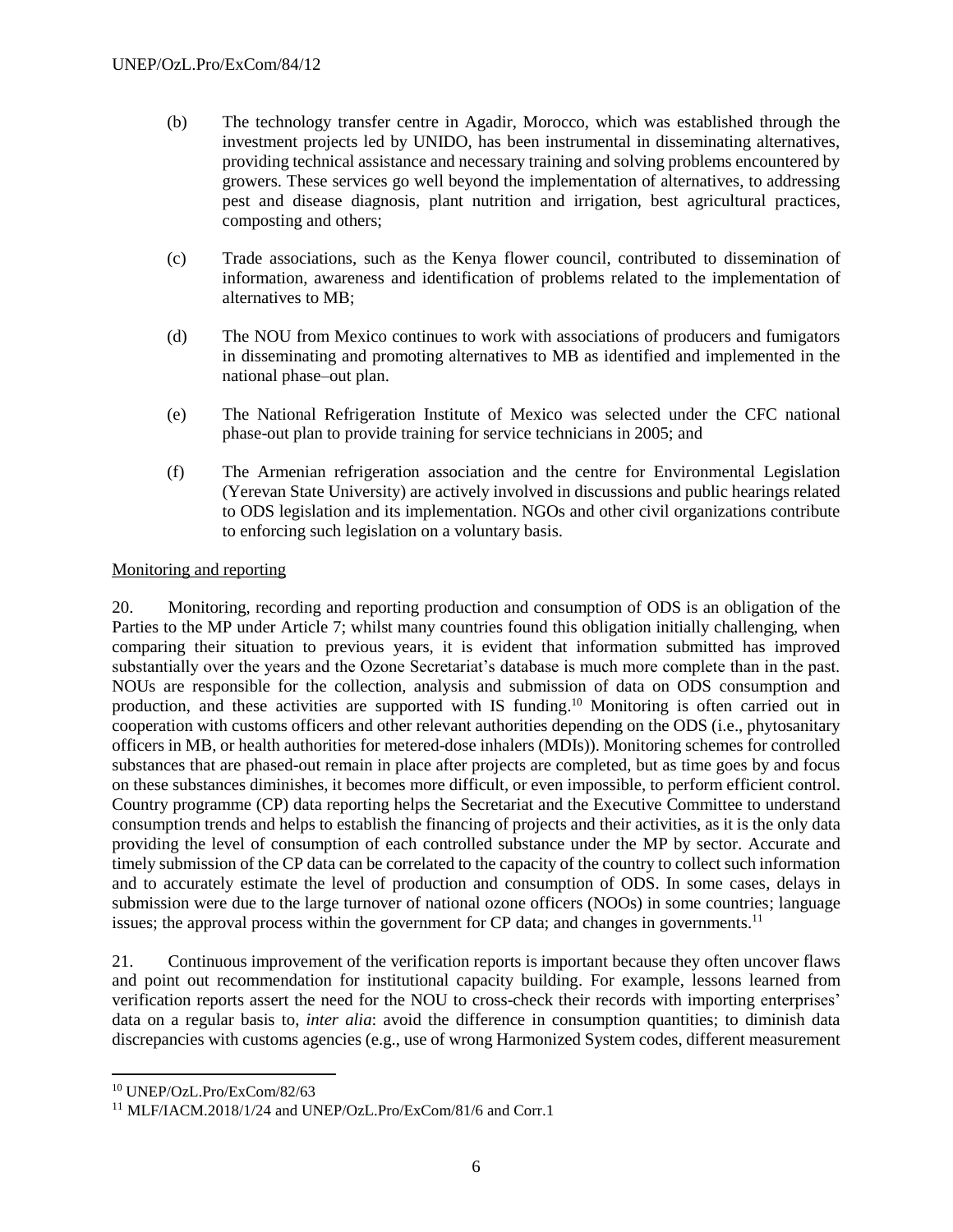units for quantities of shipments and non-availability of actual shipment); an additional capacity building and a formal channel of communication should be established between Customs and the NOU; and sufficient time should be allocated in project planning to allow government procedures (i.e., legislations adoption) between approval of the project and implementation.<sup>12</sup> HPMPs are required to monitor and record the implementation of activities, but can however be complex when verifying large numbers of small and medium-sized enterprises, as interactions with many end-users are necessary<sup>13</sup>. These hurdles are mostly reported for stage I of the HPMPs and are generally overcome by stage II.

22. Bilateral and implementing agencies greatly contribute to recording information on ODS production and consumption through surveys and inventories conducted as part of project activities, to characterize relevant sectors. Aside from providing direct information on ODS production and consumption, these surveys have helped to identify specific sectors impacted by ODS reductions and understand their particular circumstances, thus bearing importantly on the choice of potential alternatives (see section role of bilateral and IAs below).

23. Continuous monitoring of the reductions achieved is important to verify sustainability. NOUs responding to the questionnaire reported having monitoring schemes in place, but indicated concerns as to their long-term sustainability (e.g., Guatemala and Nigeria); others, like Armenia, reported that national legislation contains mechanisms to monitor ODS phase-out during the phase-out and after its completion. Some NOUs, such as Mexico, involved customs authorities and industrial organizations in the monitoring activities. The Secretariat has recently conducted a review of the monitoring, reporting, verification and enforceable licensing and quota systems in place in Article 5 countries<sup>14</sup>, where recommendations were made, *inter alia*: to ensure the continuity of the PMUs across multi-year agreements (and even overlap of a PMU between two concurring MYAs) and ensure robust involvement of key stakeholders.

## Role and responsibilities of the NOUs and IS

24. Among the objectives of IS projects is to enable the NOUs to coordinate ODS reductions and phase-out, in order to achieve timely compliance with the phase-out schedules set forth by the MP and its Amendments. With support provided through IS projects, NOUs monitor ODS phase-out, and the phase-down of HFCs, in their country and develop monitoring and data-reporting capacity and a management information system that is accessible to key stakeholders. Resulting databases are generally put together in conjunction with producers and/or importers of ODS or equipment containing ODS, customs officers and other relevant authorities and should be coupled with licensing or quota systems in place, to exert the appropriate control. Producers, importers, exporters and sometimes direct users of ODS are required to obtain a permit from the NOU.

25. Although this is not an indicator that can be clearly measured, funding for IS projects is considered to have enabled and ensured the capacity of Article 5 countries to achieve compliance.<sup>15</sup> It has been a driving force in assisting the development of ODS-related regulatory frameworks and licensing schemes, and for the establishment of the PMUs . Furthermore, IS has been instrumental, in establishing systems to record and monitor ODS consumption and production.

26. Reporting consumption and production of controlled and exempted ODS is mandatory under Article 7 of the MP and is an essential component for monitoring compliance. Capacity building has been provided under IS projects to ensure controls on production and import/exports of ODS, including licensing

<sup>12</sup> UNEP/OzL.Pro/ExCom/84/24

<sup>13</sup> UNEP/OzL.Pro/ExCom/74/9

<sup>14</sup> UNEP/OzL.Pro/ExCom/83/38

<sup>15</sup> UNEP/OzL.Pro/ExCom/56/8 and UNEP/OzL.Pro/ExCom/74/51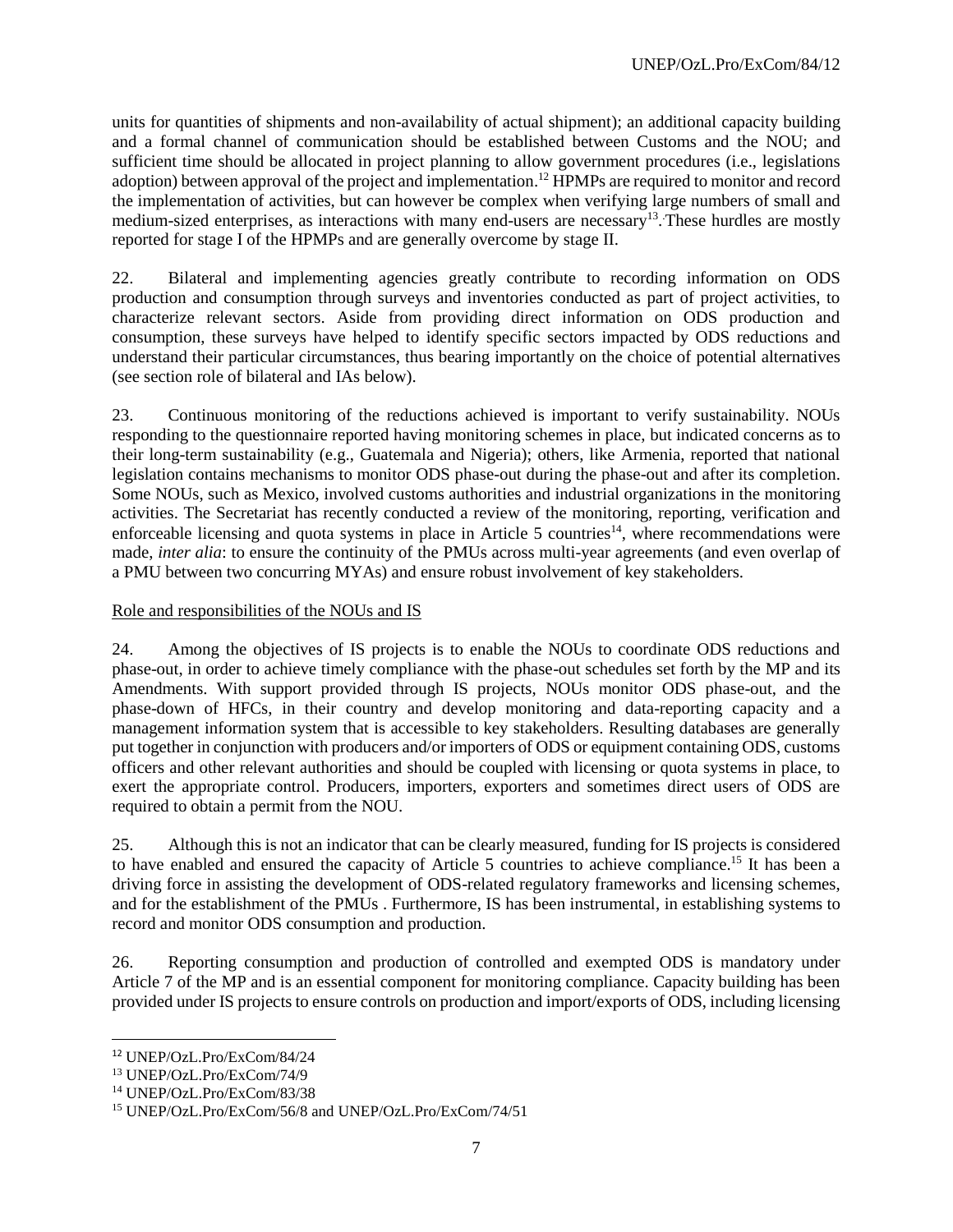and quota systems. The verification of production is critical in this respect and should cover accounting frameworks recording production, internal use, raw material consumption, domestic sales and exports for ODS use and for feedstock use including sales conducted through dealers. Monitoring feedstocks can pose challenges, but its importance also lies in the fact that they could be stockpiled and could thus leak (this situation has been cited for example in reference to CTC).<sup>16</sup>

27. Many countries have started using electronic licensing systems for import/export of controlled substances, which will reject approval of a licence if the intended quantity exceeds the quota. Some examples are presented below:

- (a) Armenia established an electronic licensing system with MLF funding, which allows for fully automated reporting possibilities, supported by reporting obligations included in the national legislation;
- (b) Brazil implemented licensing systems early on in the ODS reduction and phase-out process, as part of the overall regulatory framework for ODS consumption, export, production and use. <sup>17</sup> This has served as the framework for inclusion of further controlled substances, reduction steps or similar in the ensuing years;
- (c) Costa Rica reports having an electronic licensing system in place, but needs a specialized team of professionals to interpret data and define ensuing actions;
- (d) Thailand has implemented an electronic licensing system financed by the government, which allows its Department of Industrial Works (DIW) to track the import and export of ODSs in real time, and compare quantities against the license. Prior to each shipment, importers must notify the DIW of the intended quantity through an electronic system, which will not approve the shipment if the allowed quota is exceeded. If approved, the information is transmitted to customs and once cleared, it is reconciled with the DIW to ensure consistency among two agencies;
- (e) Vanuatu is in the process of establishing an online licensing system for ODS. The Department of Industry and Customs authorities has taken the lead in this effort, which includes the Department of the Environment and the NOU. These efforts are part of a World Bank project currently in place; and
- (f) Some NOUs that responded to the questionnaire (Egypt and Nigeria) reported difficulties in the implementation of the licensing systems, because controlled ODS are very specific and their identification requires high-level training. The sustainability of these systems post MLF funding, has been indicated as a cause of concern. Weak or absent long-term monitoring policies, a need for technological improvement of electronic systems and further staff training were the main hurdles cited.

28. The NOU generally holds a seat within the Ministry of Environment, the Ministry of Natural Resources or a similar government body. As environmental issues become more important for most countries around the world, NOOs have come to receive increased support from within governments and report to the Deputy Minister, the Vice-minister or another high-ranking officer. In the past, changes in administrative structure within the relevant Ministry and/or NOU staff turnover have been signaled as a reason for delays in projects completion reports (especially in IS), establishing regulations and launching

<sup>16</sup> UNEP/OzL.Pro/ExCom/83/38

<sup>17</sup> UNEP/OzL.Pro/ExCom/47/21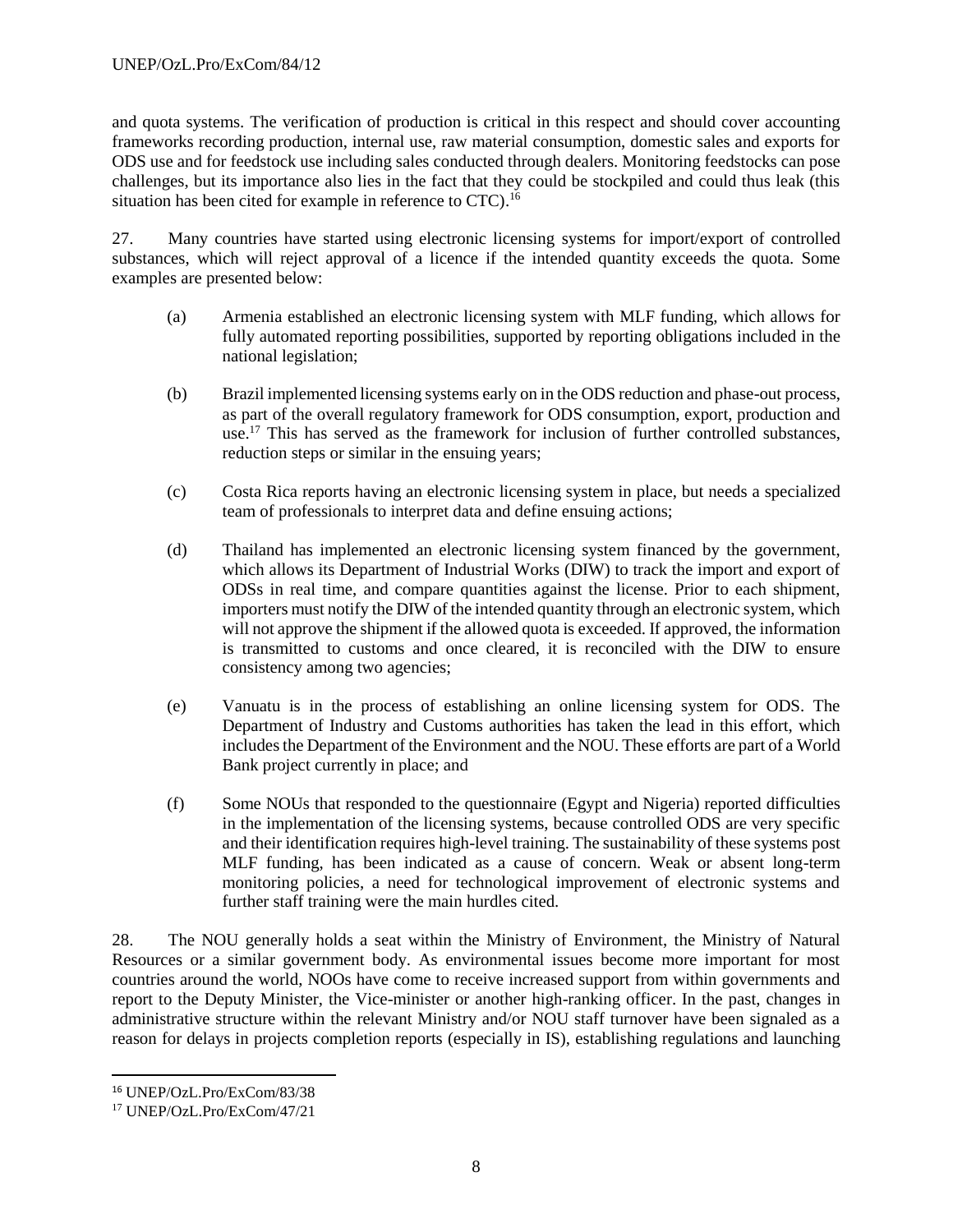campaigns<sup>18</sup>. Although staff turnover is still reported as a problem, several countries have taken measures ensuring that NOOs are not political nominees; that there is a permanent base staff complemented by external specialists. The creation of "ozone steering committees" or similar bodies that are of permanent nature and record and perpetuate actions undertaken by the NOU with respect to ODS phase-out and ozone layer protection, developing documentation centers containing historical information is another step often taken to ensure continuity.

29. Under the provisions of MP and through their Agreements with the Executive Committee, Article 5 countries are required to implement monitoring and reporting mechanisms to verify progress with the agreed reductions and phase-out of ODS. This often requires interacting with a variety of government bodies and institutions outside the Ministry or office where the NOU sits. For example, Customs, Ministries of Agriculture, Trade, Health, Industrial Development and even Foreign Affairs may be impacted by ODS phase-out. It is not always simple to involve a varied set of stakeholders with different interest in ODS issues; these factors can complicate the monitoring and ODS reduction enforcement processes.

30. Licensing and quota systems usually remain in place after the end of the MLF-funded projects<sup>19</sup>, with the aim of ensuring sustainable compliance with the MP. Some IS activities are organized to strengthen this process and ensure sustainability, in conjunction with the NOU and relevant authorities, plus other key stakeholders.

31. The MB tracking systems also pose specific challenges. The fact that quarantine and pre-shipment (QPS) uses of MB are exempted under the MP, prevents Parties from banning this ODS altogether, although some have opted for this option. Costa Rica, Ecuador, Guatemala, Mexico and Thailand provided information on specific measures to track imports and use of MB. Mexico, in particular, established a monitoring system for MB that involves various divisions within the Ministries of Environment, Health, and Agriculture and Forestry.

32. Tracking imports, production and actual use of phased-out ODS also represent a challenge.<sup>20</sup> A similar issue arises with HCFCs that have been phased-out or are in the process of being phased-out (e.g., HCFC-22 and HCFC-142b). Monitoring such feedstock and reporting their annual quantities often proves difficult.

#### Role of the bilateral and IAs

33. Bilateral and IAs (UNEP, UNIDO, UNDP and the World Bank) of the MP and bilateral agencies have been instrumental to the ODS phase-out process and its sustainability. They have primarily been responsible developing projects aimed at identifying and implementing the most feasible alternatives to ODS, and thus ensure an effective phase-out. Projects can be demonstrative, to trial alternatives or disseminate information and help gather confidence in their implementation; or investment, with a clear commitment for phase-out. They can be specific to one country or regional and even global in nature.

34. The role of the bilateral and IAs goes beyond the adoption of feasible alternatives; it further supports sustainability of the phase-out achieved by assisting the host country to develop the required regulatory framework to enforce the ODS phase-out; identifies key stakeholders impacted by the phase-out and establish a strong relationship with them; identifies a counterpart agency which can later act as a

 $\overline{a}$ 

<sup>18</sup> UNEP/OzL.Pro/ExCom/56/8

<sup>&</sup>lt;sup>19</sup> Some countries keep their import quotas, while others impose a ban.

<sup>&</sup>lt;sup>20</sup> Both chemicals are exempted from Montreal Protocol controls when used as certified reference materials for laboratory and analytical uses.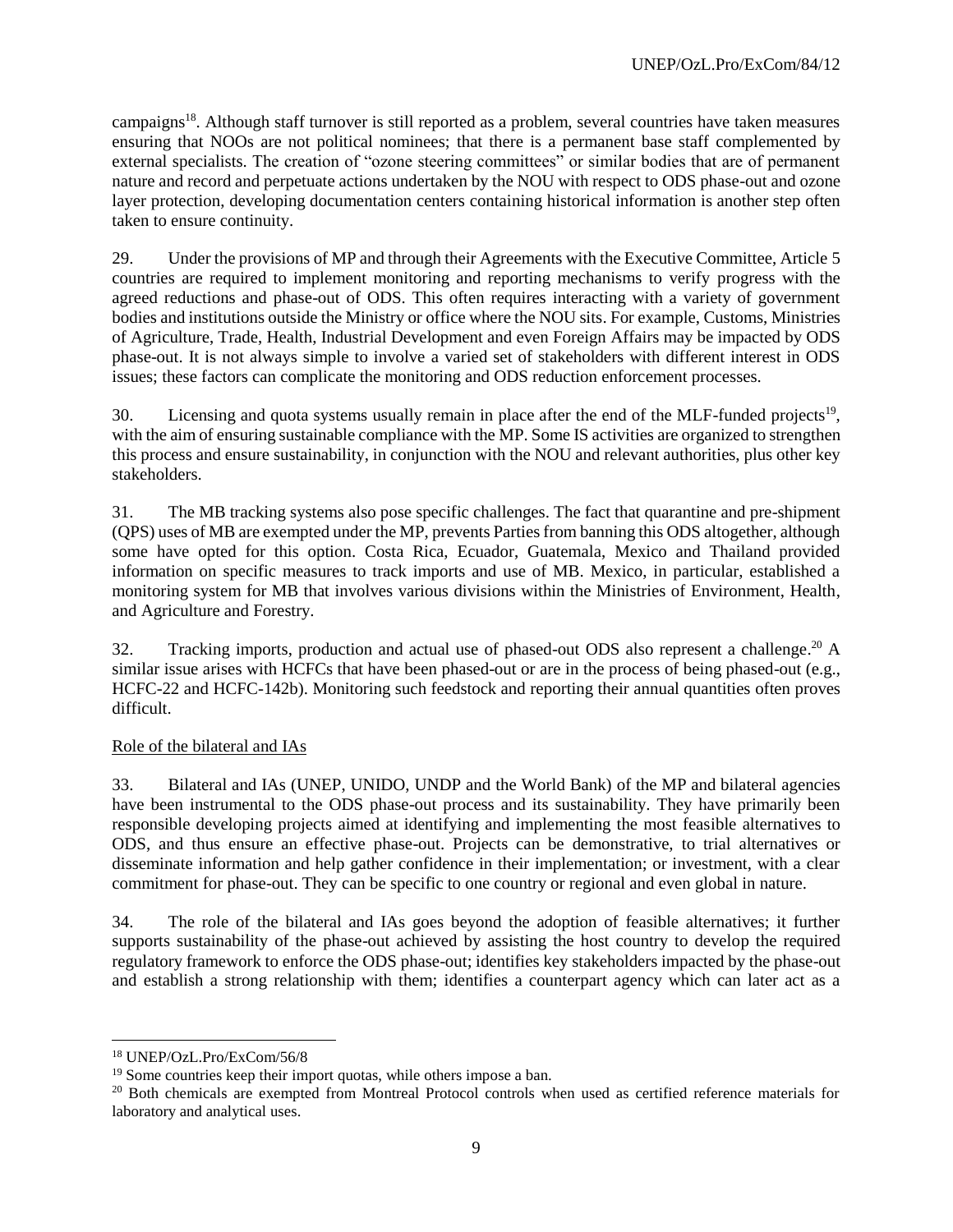"depository" for activities related to the phase-out; organize training activities; and prepare information materials to support communication and conducting awareness-raising strategies.

35. Bilateral and IAs also contribute greatly to characterizing ODS use through surveys and inventories and assessing the impacts of phase-out. These are generally carried out in the project preparation stage, and updated when submitting progress reports and include specific information on ODS users (i.e., productive sectors such as vegetables for export), and the location of equipment when relevant (i.e., chillers). This has helped in assessing technical and economic feasibility of alternatives, understanding hurdles to their adoption and finding ways to overcome them. Good examples abound in many project documents.

36. Ensuring flexibility in project implementation and development on the part of the bilateral and IAs, has also proven to be an important asset. In some instances, the alternatives selected initially to replace an ODS, have not produced the envisioned results under the specific circumstances, such as: the unavailability of the necessary materials or supplies; the environmental conditions; the necessary expertise to implement the alternatives; and the delayed regulatory issues. Having the possibility to change the initially proposed alternatives and even being able to include new or additional ODS in a given project, has proven essential both for achieving the phase-out and to ensure that alternatives are efficient to replace permanently the ODS in question. The process has not always been simple, as the following examples illustrate:

- (a) The "Demonstration project for integrated management in the chiller subsector in Brazil, with emphasis on the application of energy-efficient, CFC-free technologies for the replacement of CFC-based chillers<sup>"21</sup> for example, initially envisaged the completion of an inventory of chillers using CFCs. However, project initiation was seriously delayed, and by the time it started the number of chillers with CFCs was small and HCFCs (in use) had been included in the MP list. Thus, flexible conditions allowed for these substances to be included, and training efforts to be adjusted, with very good results;
- (b) The Croatia HPMP implemented by UNIDO and Italy envisioned early phase-out of HCFCs due to the countries entering the European Union (EU) in 2016<sup>22</sup>. However, Croatia then entered the EU in 2013, making it necessary to update the strategy for its HPMP, $^{23}$ which led to a ban on import and use of HCFCs starting 1 July 2013, and use of recovered/recycled HCFCs as of 31 December 2014; and
- (c) In the course of an evaluation conducted by the Secretariat, CFC-MDIs replacement projects were found to be particularly complex, due to the intricacy of the project and the variety and range of stakeholders involved, including different ministries, professional organizations, regulatory bodies and health service providers. A recommendation was made for amending organizational configurations and creating new coordination bodies and raised some concerns about the safety and cost of some alternatives selected.<sup>24</sup>

37. Bilateral and IAs play a key role in setting forth and achieving the phase-out process. They contribute in creating confidence towards alternatives and their effectiveness in the long term, once ODS become unavailable or illegal and once the projects come to an end. The performance of IAs was recently evaluated against their 2017 business plans<sup>25</sup>, and included a quantitative assessment based on performance indicators and also a qualitative appraisal with input from NOUs. This proved helpful for drawing lessons

<sup>21</sup> Project number BRA/REF/47/DEM/275

<sup>22</sup> UNEP/OzL.Pro/ExCom/61/33

<sup>23</sup> UNEP/OzL.Pro/ExCom/71/32

<sup>24</sup> UNEP/OzL.Pro/ExCom/71/15

<sup>25</sup> UNEP/OzL.Pro/ExCom/82/10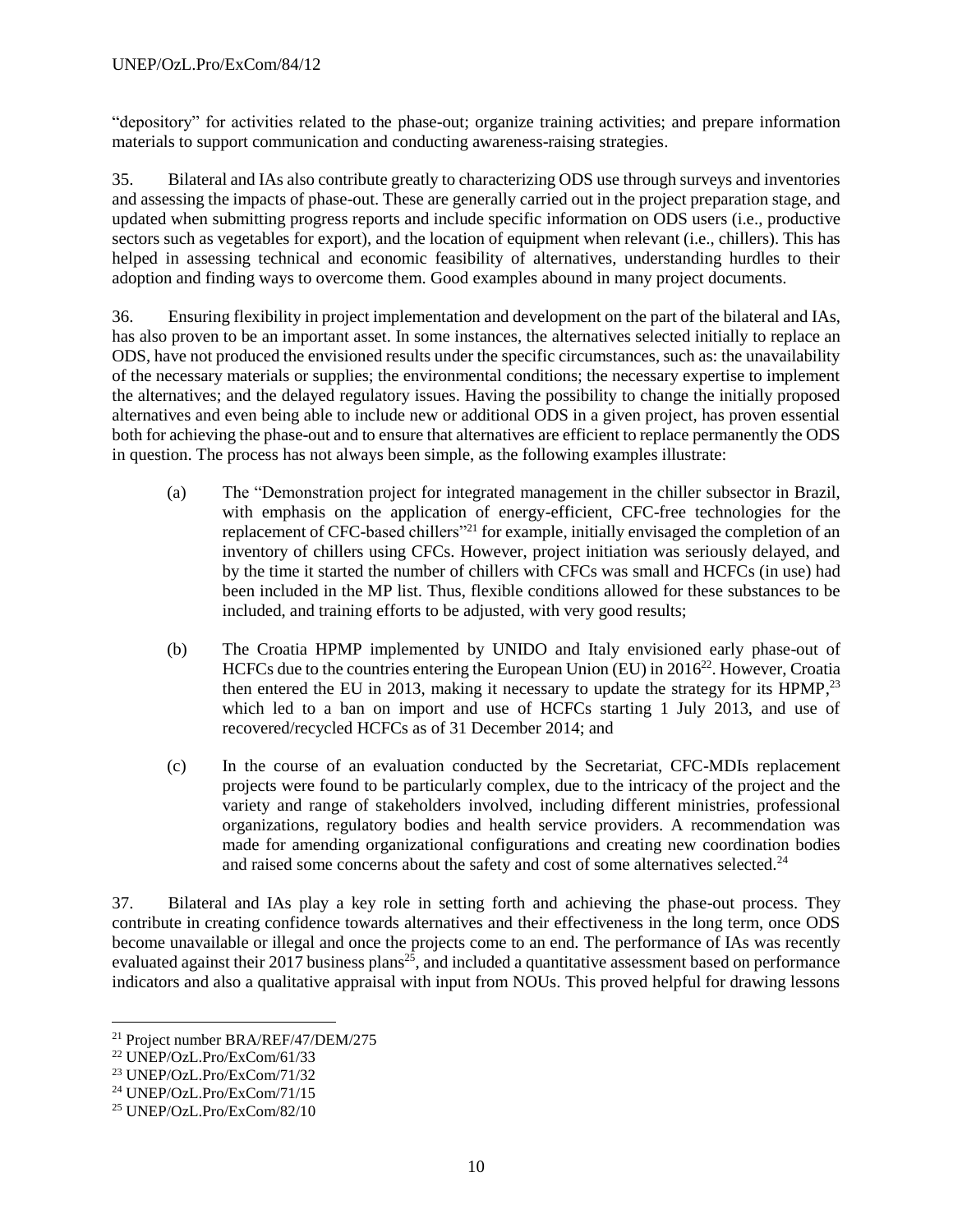and identifying areas where work can be improved. Over the years, IAs have had varying levels of success in the different projects they have implemented, but the general outcome – especially when measured against the outstanding achievement of the phased-out controlled ODSs – is positive. Issues arising in specific countries have been resolved through dialogues with the NOUs and implementation of corrective measures, and the Executive Committee has played an important mediating role in this process.

38. Bilateral and IAs' success in phasing-out ODS is achieved by providing a continuous assistance. It is important to consider achievements and lessons learned from each stage, for example, when a demonstration project leads to an investment project. Sometimes, however, each of these stages or projects is carried out by different agencies, which underlines the importance of ensuring inter-agency collaboration and exchange of information, especially relating to previous projects. This can avoid duplicating efforts and contributes to the continuity of results.

39. An important issue is the fact that, once a project is finished, IAs are not allowed to monitor ODS use any further as it becomes the responsibility of the Government. Political instability and economic crises have been shown to hamper sustainability of the phase-out achieved.

40. UNEP's CAP delivers direct, country-specific assistance to Article 5 countries (especially low volume consuming (LVCs) countries) to achieve and sustain compliance with MP commitments (e.g., the development of a licensing system in Suriname, or the compliance assistance provided to Maldives). The CAP activities are regional, sometimes global, and can be described in a general manner as compliance support, networking and information exchange. The CAP plays a central role in providing support to strengthen existing institutions and contribute to the sustainability of the phase-out achieved. It endeavours to maintain active communication with NOUs, to identify emerging issues and provide solutions to the extent possible. The CAP has revised its strategy for the period 2018 – 2020 to account for developments arising from the Kigali Amendment.<sup>26</sup> Providing assistance for ensuring compliance with reduction and phase-down targets is still a core objective, but work is now underway to install enabling activities in preparation for the HFC phase-down. There is also a need for supporting implementation of licensing and quota systems to address this.

41. One of the pillars of the CAP is its clearinghouse mandate, through which it provides vital updated information to NOUs and supports awareness-raising activities. The roles and activities undertaken by UNEP's CAP was deemed highly important by the 10 NOUs that responded the questionnaire.

#### Role and responsibilities of the PMUs

42. The PMUs were introduced in 1997 when performance-based funding agreements for ODS phase-out between the Executive Committee and IAs were implemented. Guidelines for the preparation, implementation and evaluation of phase-out projects were set by the Executive Committee at its 38<sup>th</sup> meeting.<sup>27</sup> These made bilateral and IAs responsible for establishing mechanisms which allowed effective and transparent implementation of phase-out plans and provided funding for creation of PMUs, which hold a central role in the preparation of annual action plans, the coordination of activities with stakeholders, and monitoring and reporting obligations. In most cases, PMUs are located with, or managed by, the NOUs. The role of the PMUs was recently reviewed by the Secretariat within an assessment requested by the Executive Committee to help understand the costs and duties of the PMUs and their relationship to IS projects and the CAP project preparation and verification activities.<sup>28</sup>

<sup>26</sup> UNEP/OzL.Pro/ExCom/80/28

<sup>27</sup> UNEP/OzL.Pro/ExCom/38/57/Rev.1

<sup>28</sup> UNEP/OzL.Pro/ExCom/82/63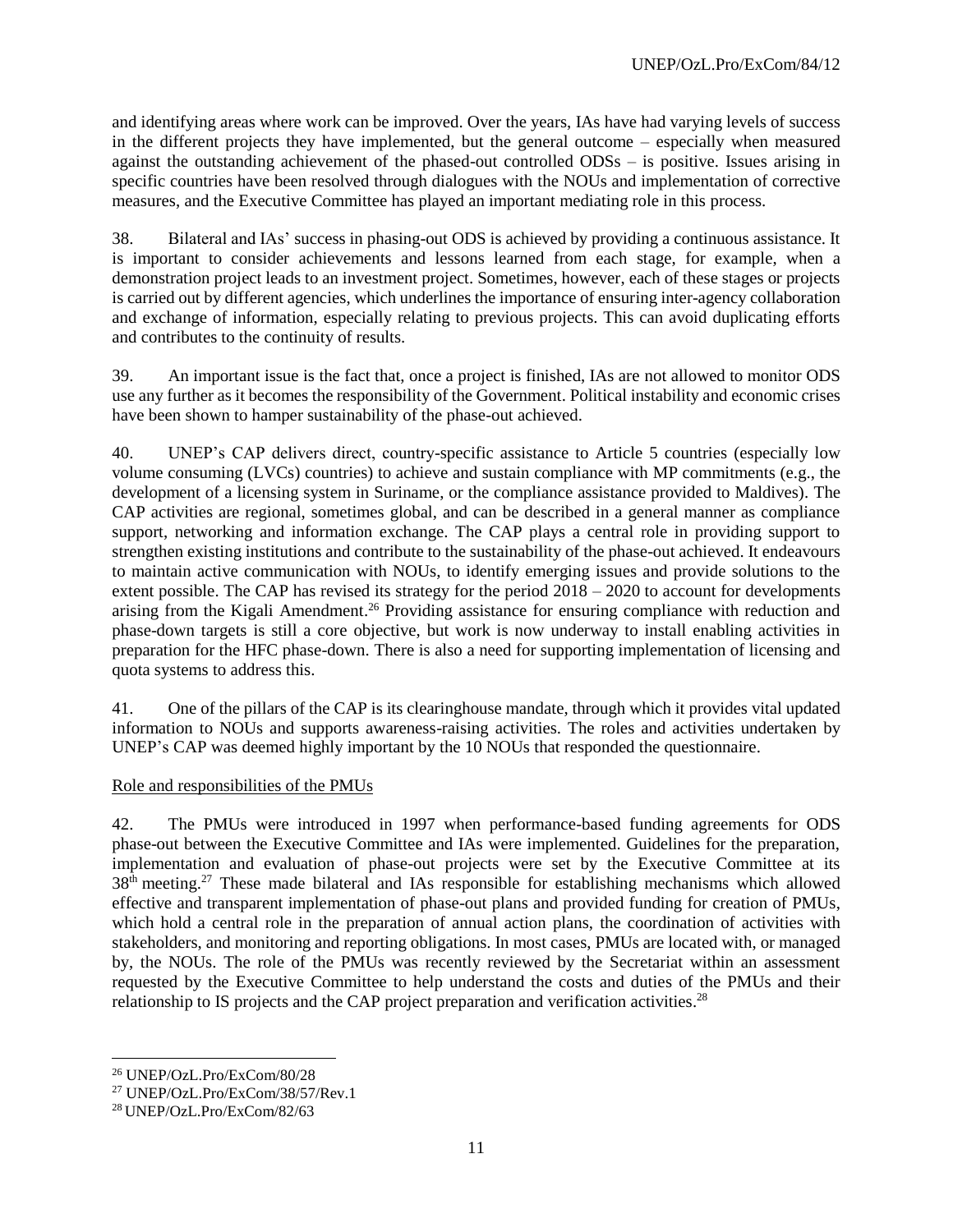43. Since the onset of the HPMP and the adoption of the Kigali Amendment, the roles and responsibilities of the NOUs and the PMUs and, in consequence bilateral and IAs, have become more relevant and good communication and coordination between NOUs and PMUs seems more important than in the past.

44. Through the questionnaire sent to NOUs as part of this evaluation, it is evident that this issue is receiving increased attention; efforts to ensure good knowledge and capacity transfer from the PMUs to the NOUs upon completion of the projects were reported by several NOUs, however, this issue was often identified as a challenge, and concern for the time when the projects are finished and MLF funding ends was frequently expressed.

45. The PMUs are more active in preparing the national action plans, identifying key stakeholders and coordinating activities that involve them and monitoring project progress, with a less active role in establishing policies, legislation and regulations to assure a sustained aggregate ODS phase-out. They fact that they are outside the government often ensures quicker decision-making and response to the bilateral and IAs. The PMUs also bring specific expertise to a project and can help recruiting consultants when needed.

46. Not all countries, such as a large number of LVCs and a few non-LVC countries, have a PMU in operation thus, project management, implementation and follow-up are the responsibility of the NOU (sometimes with the help of a consultants). In some instances, PMUs have played a crucial role in enforcing ODS regulations (e.g., Kenya). 29

# Production, consumption, and stockpiles

47. Project preparation was often the first source of information on ODS consumption as it generally involves surveys of a wide array of stakeholders to characterize ODS use and the impact of its phase-out. These include direct users and importers, producers and service suppliers, depending on the concerned ODS. At present, NOUs keep databases on the manufacturing enterprises and lines funded for dismantlement, but there does not seem to be ample follow-up of enterprises using the agreed alternatives once the projects have been completed (although Mexico, for example, did report continuing activities in this respect, particularly in connection with the phase-out of controlled uses of MB). Monitoring of ODS production facilities that were dismantled to ensure that production has indeed ceased was also not reported. Follow-up mechanisms in the production sector, for lines funded for closure were not reported by NOUs responding to the questionnaire. For the production lines that did not close, or imports/consumption which are still allowed because they comprise substances used for exempted uses (e.g., QPS; laboratory and analytical uses; feedstock), such imports or production are monitored through licenses granted for specific uses and production or import reports; different authorities may be involved, for example trade, Customs, phytosanitary and agriculture. Such licensing systems were reported for example by Chile, Ecuador, Guatemala, Mexico and Thailand. Ensuring that there is no redirection from exempted to controlled uses is still a challenge, as tracking systems that go all the way from importation to the end-user are difficult to implement and enforce. Identification of specific ODS and in some cases actual differentiation between exempted and controlled uses is not completely clear, and still causes confusion (i.e., doubts remain as to whether a particular use of a substance is exempted and allowed, and/or if the intended or actual use is controlled and thus currently illegal).<sup>30</sup>

48. In a limited number of pilot projects currently funded by the MLF, where a destruction scheme has been agreed, (e.g., Costa Rica currently holds a temporary destruction agreement with a local cement

l <sup>29</sup> UNEP/OzL.Pro/ExCom/82/63

<sup>30</sup> 2018 TEAP Report. Volume 3: TEAP 2018 Progress Report.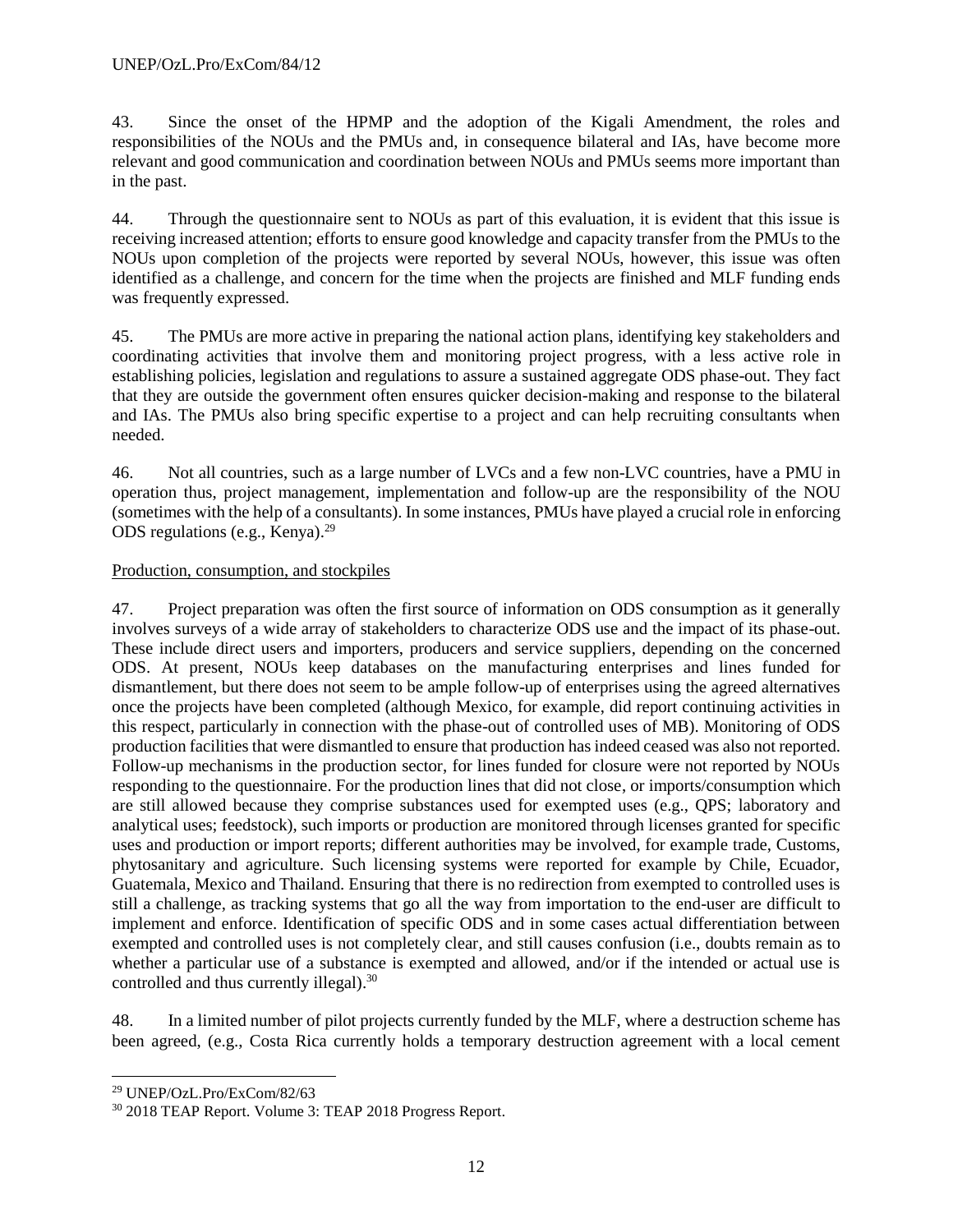factory for ODS destruction free of charge), there is a concern with respect to the continuity of the scheme once the funding stops and enterprises have to cover the costs directly. Ecuador has recovered ODS and has a destruction scheme in place, approved in 2017 without direct participation from the NOU. To date, the country has destroyed 2.7 mt of ODS.

49. Some NOUs (e.g., Ecuador, Egypt, Nigeria and Vanuatu), report collection or recovery of stocks of ODS that can no longer be used. The initial (and often single) action is to store these stocks at a location designated by authorities. Destruction has been achieved only in some instances (e.g., Brazil, Colombia and Mexico). There is general concern with this issue, as often an appropriate destruction technology is not available, or it is not economically feasible to destroy small quantities of ODS. Due to transboundary restrictions, it may be infeasible to ship these substances abroad. ODS disposal projects have been reviewed by the MLF, including recovery, collection, transportation and storage as well as destruction options.<sup>31</sup> Measures to support ODS disposal as well as specific challenges and suggested actions were evaluated. Detection of illegal ODS trade or confiscation of illegal ODS have also been reported, and in increasing numbers.<sup>32</sup> These substances may also end in storage or in some cases are destroyed. Some Article 5 countries have expressed concern with the handling of these substances, especially where destructions mechanisms are not available or cannot be funded. This is an issue warranting further attention as volumes may become big and cumbersome to store, or substances could find their way back into the market.

## Stakeholders

50. Full involvement of key stakeholders has been regularly identified as a critical factor influencing successful phase-out of ODS.<sup>33</sup> They include Government institutions, the concerned industry or production sector, service/maintenance agencies, suppliers, technical/vocational institutions, research centres, regulators associated with standards and certification bodies and others depending on the ODS in question.

51. Coordination mechanisms among stakeholders vary, but often comprise the creation of a steering committee or an advisory group bringing together key stakeholders, including the private sector, the NOU and the PMU if relevant. This committee is usually coordinated by the NOU, and generally meets regularly to discuss and decide on relevant issues. In some instances, no formal steering committee exists, but strong cooperation amongst stakeholders is actively encouraged, such as in Armenia through annual stakeholder consultation events involving industry representatives, government authorities, standards bodies, enterprises and others. Mexico reported continuous, evolving coordination with industrial associations, to address various issues such as adjusting quotas or reviewing energy standards.

52. Although measures are in place in some countries to reduce staff turnover at NOUs, and many NOOs have been in that position for many years or made a smooth transition when succession occurs, frequent staff changes are still cited as a hurdle for securing institutional memory and the continuity of programmes. In many cases, service sector training is sustained through integration of relevant technical information into technical institutions' curriculum. Furthermore, in the case of customs, the training curriculum is integrated into national customs academy training, and should be regularly updated. This is an important point for sustainability.

53. Membership in steering committees, coordination and responsibilities are reported to evolve over the years by involving new sectors and/or stakeholders as appropriate; however, those sectors that have phased-out ODS may become inactive and information on activities undertaken for their replacement lost or forgotten. This could impact the sustainability of the phase-out, for example when potential or real

<sup>31</sup> UNEP/OzL.Pro/ExCom/82/21

<sup>32</sup> UNEP/OzL.Pro.31/INF/6

<sup>33</sup> UNEP/OzL.Pro/ExCom/68/11 and UNEP/OzL.Pro/ExCom/71/15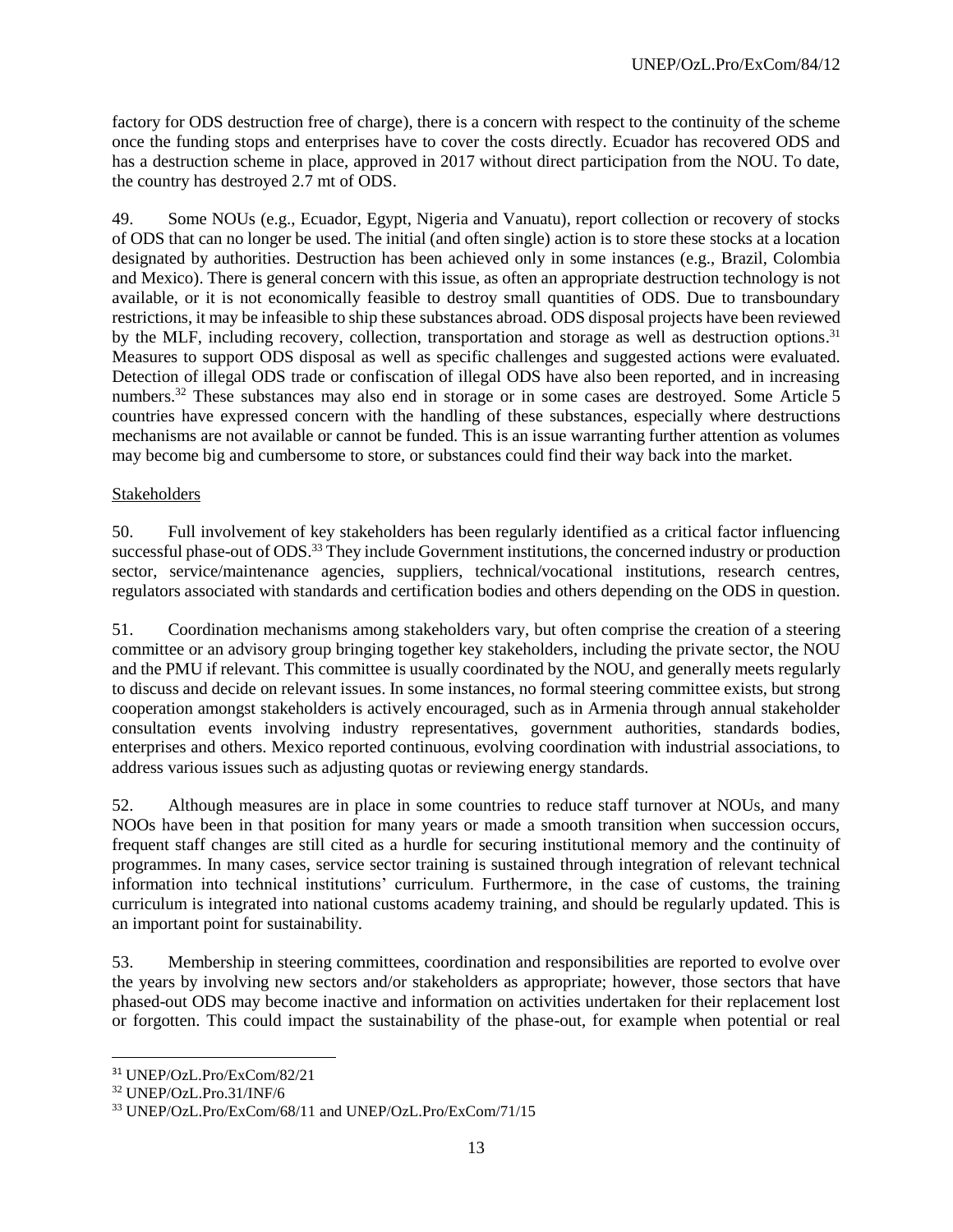instances of illegal trade arise, or for those ODS where a controlled and exempted status exists (e.g., QPS, laboratory, or analytical uses).

# **Training**

54. Training remains a crucial factor for sustaining the ODS phase-out achieved. In several cases, the PMUs are able to bring the appropriate expertise to a given sector, often with help of external consultants. Further, in conjunction with the bilateral and IAs and the PMUs, the NOUs seek to develop a pool of trainers, that can for example work with for example, service technicians of the refrigeration and air-conditioning sector. Training manuals and training- of-trainers' activities, training modules for use in schools and universities and others are developed usually as joint efforts between NOOs, local institutions and bilateral and IAs.

55. Certification schemes for trained technicians have been suggested as a good way to ensure continuing availability of good trainers once projects are finished, and have been implemented with good success in some countries. When integrated with guidelines for safe handling of refrigerants they facilitate the sustained use of alternatives. The continuity of these programmes, follow-up education or training based on new developments or for new employees once the projects are completed, is however not assured and was often cited as a cause of concern.

56. Establishing a pool of trainers that can ensure continuity of the expertise and experience achieved through the projects and alternative adoption efforts is an important step towards sustaining the phase-out. Project reports mention setting up robust and thorough training programmes and consolidating trainer pools (e.g., the sector plan for phasing-out CFC-11 and CFC-12 production in Mexico<sup>34</sup>) and programs in place with associations or organizations that bring them together. NOUs responding to the questionnaire gave varying answers in this respect: Nigeria and Vanuatu indicated not having a pool of trainers available whilst Costa Rica, Ecuador and Mexico are actively working on this.

57. Gender-disaggregated data about trainers and trainees is not apparently available; UNEP's CAP has very recently launched the booklet "Women in the refrigeration and air-conditioning industry: Personal achievements and experiences<sup>"35</sup> with the aim of making participation of women in the refrigeration and air-conditioning sectors more visible.

# Awareness-raising activities

58. Awareness-raising activities about the MP targeting decision-makers, stakeholders and broader public have always been at the core of project and NOU activities and programmes. Many NOUs are actively involved in preparing these campaigns, very often in conjunction with the bilateral and IAs and sometimes with Government support. The ozone-climate linkage offered by the Kigali Amendment has given new impetus to these campaigns.

59. Campaigns led by NOUs and governments (often with the participation of bilateral and IAs) are increasingly using social media and virtual communication channels including websites, (often in conjunction with other activities supported by the Ministry of the Environment), apps and others, with good success. However, NOUs report that printed materials are still useful and much needed. CAP clearinghouse

[https://wedocs.unep.org/bitstream/handle/20.500.11822/29236/8051Women\\_in\\_RAC.pdf?sequence=1&isAllowed=](https://wedocs.unep.org/bitstream/handle/20.500.11822/29236/8051Women_in_RAC.pdf?sequence=1&isAllowed=y) [y](https://wedocs.unep.org/bitstream/handle/20.500.11822/29236/8051Women_in_RAC.pdf?sequence=1&isAllowed=y)

l <sup>34</sup> UNEP/OzL.Pro/ExCom/45/38 and MEX/PRO/40/INV/115

<sup>&</sup>lt;sup>35</sup> UNEP, OzonAction. Women in the refrigeration and air-conditioning industry: Personal achievements and experiences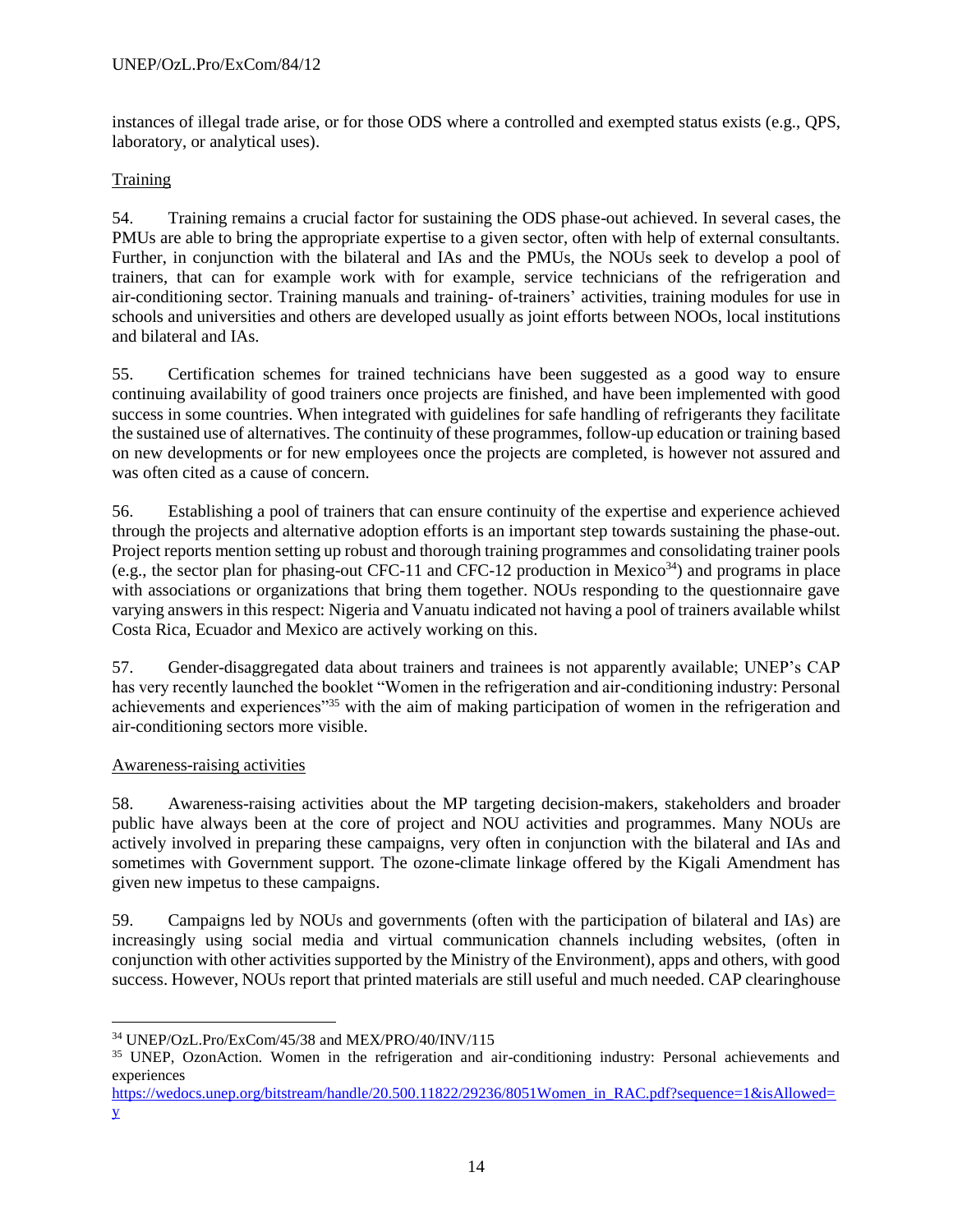materials have been qualified by NOUs as very useful and effective to support these efforts.<sup>36</sup> Some NOUs are especially active. Two specific examples are:

- (a) The NOU of Armenia has organized a wide rage activities involving different age groups and social groups: students (pre-school, school and higher education), policy makers from various government bodies, professional associations, journalists, artists (to promote of ozone layer protection trough their art), sports events organizers (marathons), radio stations, and TV programmes; and
- (b) Mexico has developed several materials distributed through the official page of the Ministry of Environment and also with help of trade associations and on social media. Their latest release is a cartoon featuring a new character, "Kigalito".

60. Gender considerations were generally reported as considered "to the best extent possible". This is clearly an area that will attract more attention in future. The Ozone Secretariat has initiated discussion on this topic with a recent publication "Gender in the Ozone Treaties".<sup>37</sup>

61. UNEP's OzonAction programme and its clearinghouse mandate have been instrumental in achieving awareness-raising activities and where cited by most NOUs responding the questionnaire as providing essential support particularly by providing information exchange and outreach opportunities at the regional level.

## Further analysis of challenges identified

62. Overall, efforts undertaken to ensure the sustainability of the ODS phase-out achieved are effective and far-reaching. Alternatives to the different ODSs phased-out through the MP have been carefully selected by countries with the assistance of the bilateral and IAs, their technical and economic feasibility assessed and their use and adoption supported by PMUs, and external experts when necessary. NOUs have actively participated in developing and enforcing licensing and quota systems and following up on the issuance and enactment of legal instruments that will support and maintain the phase-out achieved. Working together with Government agencies have contributed to the sustainability of the phased-out by ratifying the Protocol and its Amendments, issuing necessary legal frameworks, facilitating continuity of ozone officers at their posts and others.

63. However, devising and strengthening mechanisms to ensure that the phase-out achieved is clearly sustainable over time, in particular once projects and completed and MLF funding stops, is still an important issue. The unexplained increase in CFC-11 emissions since 2012 (a topic of ample debate and investigation recently) and reported ongoing emissions of CTC introduces questions to the sustainability of the phaseout achieved.

64. Illegal trade is now more openly recognized by Parties to the MP and more widely addressed. Parties are reporting on illegal trade more often<sup>38</sup> and confiscation of illegal goods has been recognized publicly with awards. Lack of clarity with respect to stocks potentially stored in certain countries is often reported. Potential deviation of ODS legally imported or produced for feedstock or exempted uses into controlled uses (i.e., MB for QPS; laboratory; or analytical uses) is still a problem. Robust tracking systems to ensure that an imported ODS is not used for a controlled application are not easy to implement (e.g., MB imported for QPS, is an exempted use and might end in soil fumigation, a controlled use). Often the

 $\overline{a}$ 

<sup>36</sup> UNEP. Annex I of the document: Briefing note about OzonAction Clearinghouse Services. CAP Review, May 2018 <sup>37</sup> UNEP, Ozone Secretariat. Gender in the Ozone Treaties. 2019. [https://ozone.unep.org/sites/default/files/2019-](https://ozone.unep.org/sites/default/files/2019-08/OEWG-41-gender-in-the-ozone-treaties.pdf) [08/OEWG-41-gender-in-the-ozone-treaties.pdf](https://ozone.unep.org/sites/default/files/2019-08/OEWG-41-gender-in-the-ozone-treaties.pdf)

<sup>38</sup> UNEP/OzL.Pro.31/INF/6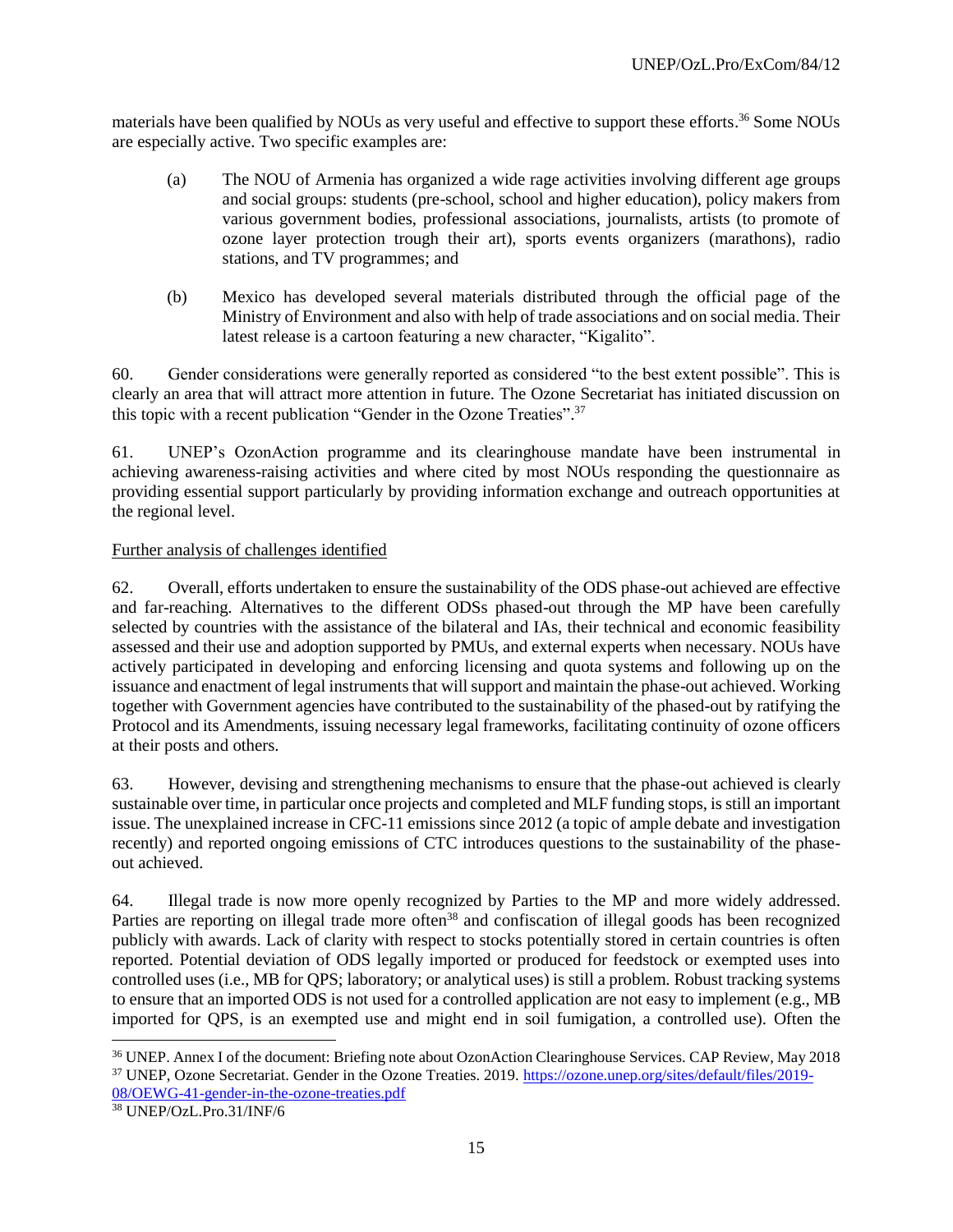distinction between these uses is not entirely clear to customs officers (i.e., controlled vs exempted uses of one same substance), or there is no monitoring system in place to verify the final use of the ODS of concern. Additional cases are those of counterfeit refrigerants or phased-out substances contained in polyols and used for example in foam-blowing processes, which are very difficult to detect (and could be mislabelled).<sup>39</sup> Relaxed regulations often occurring at free-trade zones can also offer opportunities for illegal trade. In view of the proliferation of free-trade zones around the world, this issue warrants attention. 40

65. Sustainability needs to be considered from technical, economic and regulatory standpoints. Alternatives may be too expensive (driving illegal ODS use), may not always be readily available to users (e.g., due to a slow or cumbersome registration process, suppliers not found locally or too expensive to import); maintenance services for new equipment may be difficult to find, or service providers not be sufficiently trained. Additionally, they could lose effectiveness (i.e., if pests resistant to an alternative to MB emerged) or become de-registered. This can make prospective users lack confidence and be reluctant to adopt new technologies, even when previously used ODS become banned. Adaptation may be necessary to ensure economic feasibility of alternatives, for example by using locally sourced equipment or materials; the fact that sometimes economic feasibility is not achieved immediately but rather in the long term may need to be considered.

66. Destruction schemes and options need to be more widely available and affordable. Storing recovered or confiscated quantities of ODS that are no longer legal to use cannot be done permanently.

67. Although training of technicians is widely implemented, this is an issue with scope for further work. Training quality, availability of a (continuing) pool of experts and funds to maintain training efforts still pose challenges. Safety standards need to be reinforced, especially with new refrigerant options, and energy efficiency needs to be considered. These issues could be linked to technician training certifications and industry collaboration efforts, to reinforce sustainable training and capacity building.

68. Information on some ODS that are already phased-out under the Protocol, for example halons and MB and CFC-MDIs, is sometimes absent or confusing. The NOOs who are new to the MP may have little information on these substances and this could, for example, allow for illegal trade to go undetected. The same might be said about exempted uses relating to feedstocks and laboratory and analytical uses. These issues will impact the ease and quality of reporting ODS production and consumption as per Article 7 guidelines, which is another challenge.

# **Recommendations for a way forward**

69. The MP has been dubbed "the most successful environmental treaty" by former UN Secretary General Kofi Annan, and this is clearly due to the very high proportion of ODS production and consumption that has been phased-out to date. However, sustaining this achievement poses challenges.

70. Recent unexplained emissions of CFC-11 that have been reported set off alarms as to potential revert to the use of ODS that have been phased-out. NOUs may wish to strengthen their information repositories, to include more thorough information on ODS already phased-out, measures undertaken to replace them, regulations in place to ban or enforce them, their feasible alternatives and further sources of information could be part of the solution. Some websites (e.g., CAP/OzonAction) offer such resources, but not on a country basis and are not always kept up to date.

<sup>39</sup> TEAP report on unexpected CFC-11 emissions.

<sup>40</sup> Free Trade Zones and trade in ODS. OzonAction Programme

https://wedocs.unep.org/bitstream/handle/20.500.11822/28382/7745FreeTradeZ\_EN.pdf?sequence=1&isAllowed=y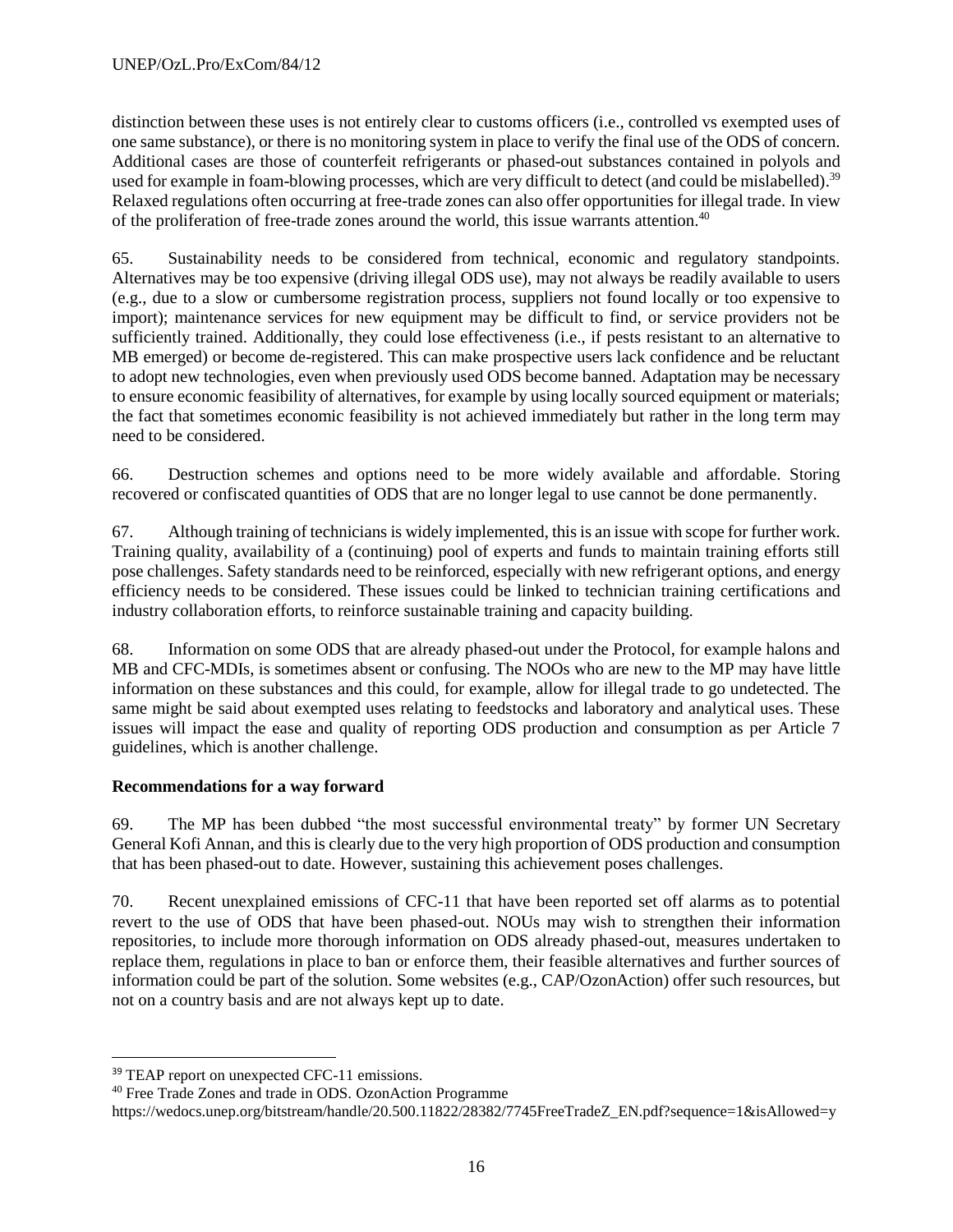71. Laws and regulations that restrict or ban production, imports and exports of ODS have generally been put in place by governments. However, enforcement of these regulations and introduction of penalties resulting from failure to comply appear to be needed in many cases. In particular, phase-out of ODS production may need closer follow-up. A sustained production phase-out is critical in maintaining phased-out consumption. This is an area where further action may be beneficial. For example, independent verification and auditing was reported by some NOUs as an efficient means of enforcing a sustained phase-out of ODS. These could be further considered and successful schemes shared, especially when dealing with ODS substances already phased-out in the past.

72. Timely destruction of ODS and ODS-based equipment, which have been replaced by equipment based on alternative technologies is thus an important aspect ensuring the sustainability of the conversion and the ODS phase-out. For example, bilateral and IAs monitor the destruction, and can link the release of the last funding installments with the destruction of old equipment, however ways to ensure/encourage future destruction of such equipment could be set. Project completion reports should always include clear information on the equipment destroyed.

73. Illegal trade of ODS is being addressed through the MP and the Parties are increasingly reporting cases of illegal trade. Reports to the local authorities of illegal trade should be supported and pursued. Illegal substances confiscated in a country or found in free trade zones may go unreported as that Party is concerned that these will be added to their consumption reports, thus impacting their compliance. A solution to this issue is being suggested for consideration by the Executive Committee.<sup>41</sup>

74. Involvement of stakeholders in projects and ODS phase-out efforts in general is high, and this plays an important role in the success achieved to date. Ways to maintain the interest of stakeholders impacted by ODS already phased-out could be explored: the experience and knowledge generated could be useful to create linkages with other environmental treaties, as it is sometimes the case. The link between ozone and climate brought by the Kigali Amendment, or destruction experience gained through participation in the Basel Convention may offer examples of this.

75. Responses provided by the 10 NOUs and UNIDO to the questionnaire prepared on occasion of this evaluation were valuable for identifying factors putting the sustainability of the ODS reductions and phaseout so far achieved at risk, and ways in which such risks might be mitigated or averted. However, the level of response was very low and good geographical representation was not achieved; this significantly affecting the completeness of this evaluation, and possibly the scope and accurateness of the conclusions. Further discussion with Article 5 countries, perhaps through a more thorough survey and face-to-face interviews could be beneficial. These could be conducted through field visits but also taking advantage of opportunities offered by UNEP's regional network meetings or Executive Committee meetings and Meetings of the Parties, where large numbers of NOUs are represented.

76. In line with the sustainable development goals (SDGs) gender issues should be incorporated much more strongly in the MP in general, but more specifically in the ODS phase-out process and HFC phase-down.

77. The phase-out should be envisioned in a more integral manner, within the SDGs framework as the MP activities and achievements touch on many of their aspects. At the request of the Parties (decision XXVI/7), the three assessment panels of the MP started looking at sustainability issues in their recent 2018 Assessment Reports.<sup>42</sup>

<sup>41</sup> UNEP/OzL.Pro/ExCom/83/38

<sup>42</sup> Ozone Secretariat webpage. Assessment Panel[s https://ozone.unep.org/science/overview](https://ozone.unep.org/science/overview)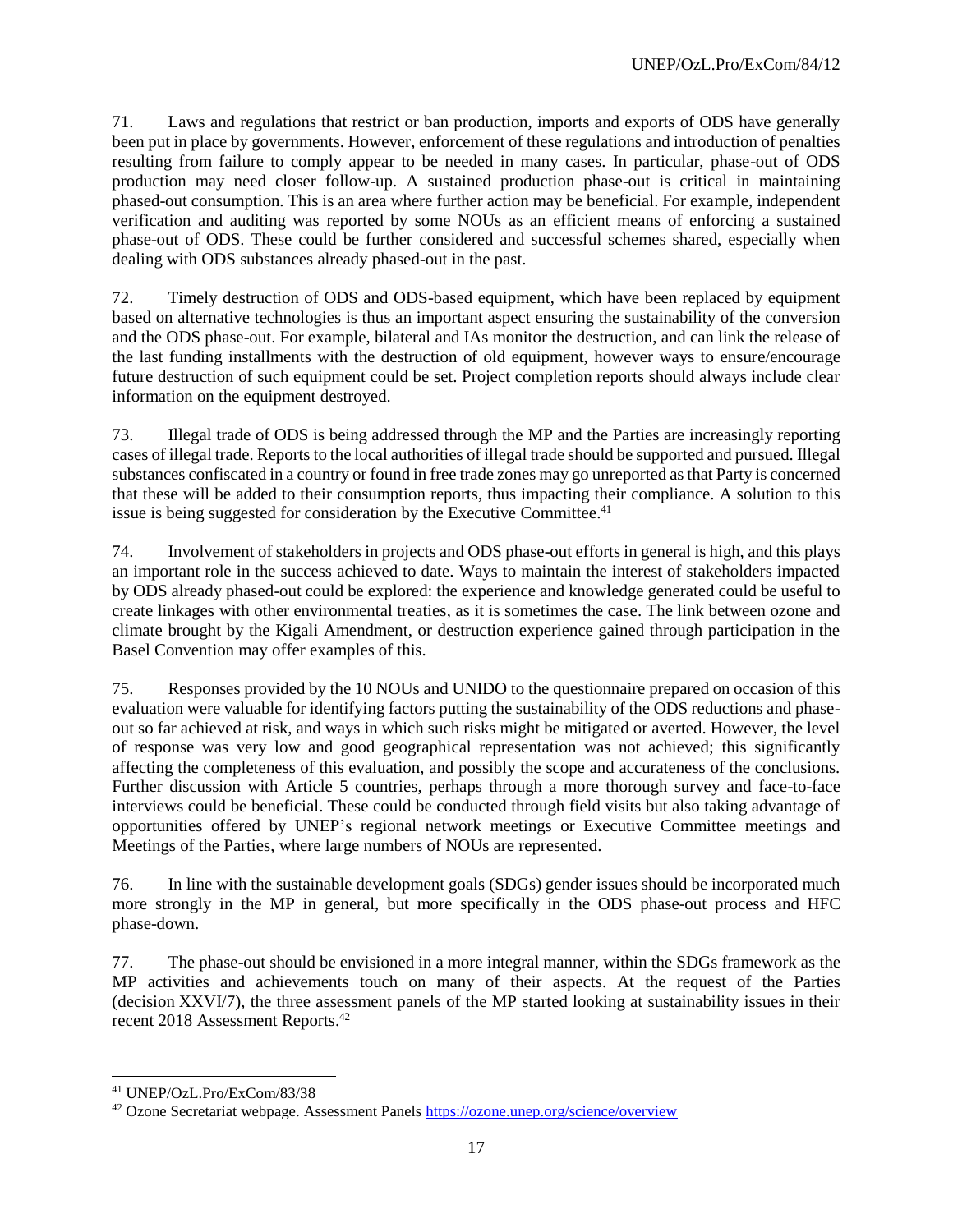# **RECOMMENDATION**

78. The Executive Committee may wish to take note of the desk study of the evaluation of the sustainability of the Montreal Protocol achievements contained in document UNEP/ OzL.Pro/ExCom/84/12.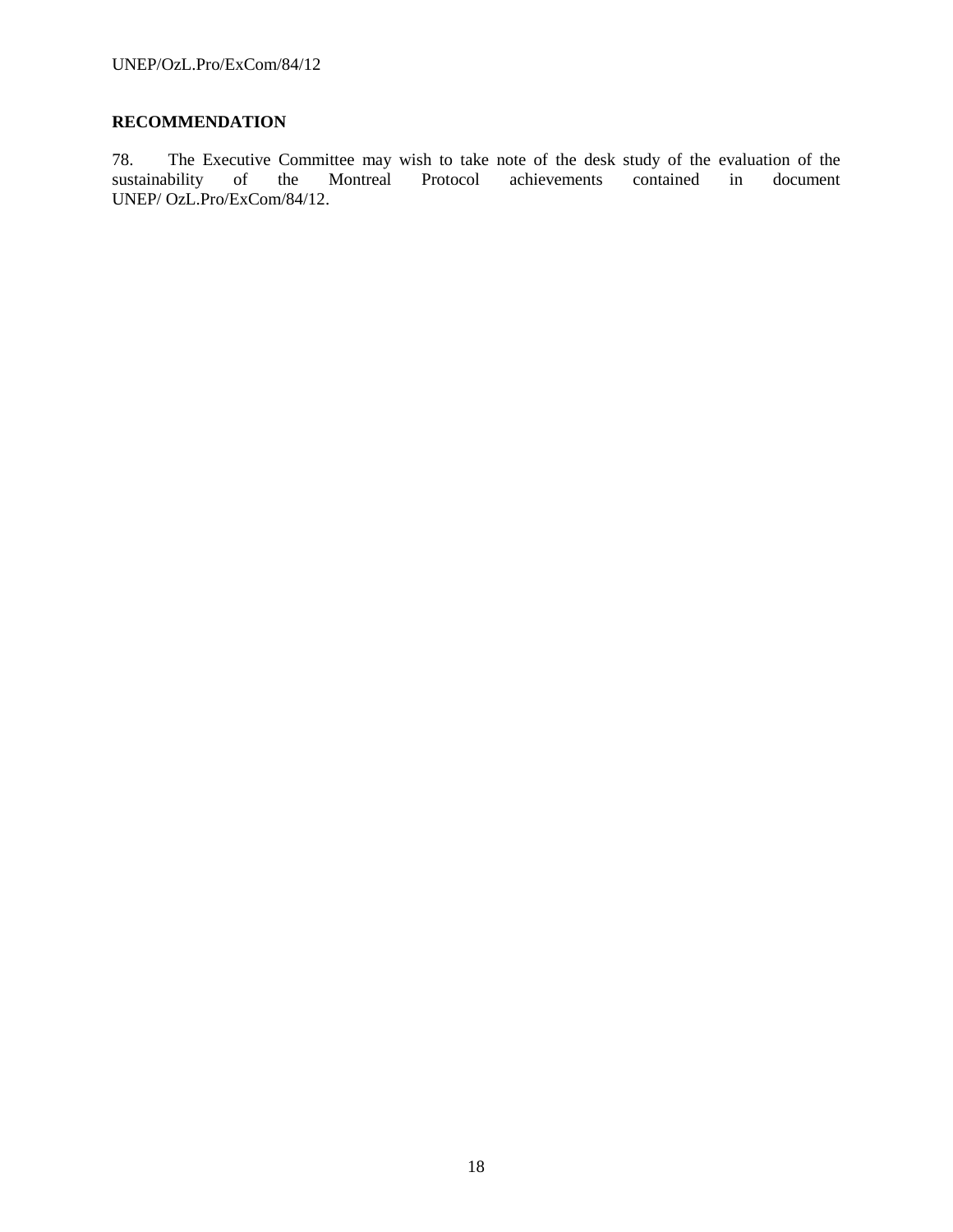## **Annex I**

# **TERMS OF REFERENCE FOR THE DESK STUDY ON THE EVALUATION OF THE SUSTAINABILITY OF THE MONTREAL PROTOCOL ACHIEVEMENTS**

#### Objective and scope of the desk study

1. The desk study will assess how the reductions achieved under the Montreal Protocol have been sustained after the completion of the projects funded by the MLF and the extent to which MLF-supported activities contribute to sustaining compliance after the completion of MLF-funded activities.

2. It will cover various aspects related to the policies, regulatory frameworks, institutions and mechanisms; monitoring and reporting; role and responsibilities of the NOUs and PMUs, role of institutional strengthening (IS); production, consumption; stakeholders and awareness-raising activities; in the context of support provided under MLF-funded projects.

3. It will address the topics listed below.

## Policies, regulatory frameworks, institutions and mechanisms

4. How do countries ensure compliance with Montreal Protocol obligations, and in particular the sustained aggregate reductions of controlled substances, after MLF-funded activities are completed? Do national policies, legislation and regulations integrate these issues?

5. What is the role of the NOUs and PMUs in assisting in the development of policies and regulatory frameworks? Are there appropriate regulations to control the export, import, manufacture, sale and certain uses of ODS and products containing them? How are new developments and difficulties in implementation tackled?

6. Are fiscal mechanisms, such as tax incentives/disincentives or removal of subsidies, used to encourage enterprises to convert from the use of controlled substances?

7. Is there a framework to enforce existing policies, legislation and regulations addressing sustained aggregate reductions under the Montreal Protocol, including monitoring and return to compliance under national processes? Do countries have penalties in place for violators of these regulations?

8. What is the role of professional organizations and associations contributing to the legislation and monitoring its implementation?

#### Monitoring and reporting

9. What mechanisms are in place to monitor the phase-out of controlled substances after the completion of the project?

10. Which institutions are currently involved in these monitoring activities? What is their capacity (e.g., technical staff, access to data and monitoring protocols) and how can it be improved?

11. Do customs have a management information system, if funded by the MLF? Do they have a long-term monitoring and reporting policies?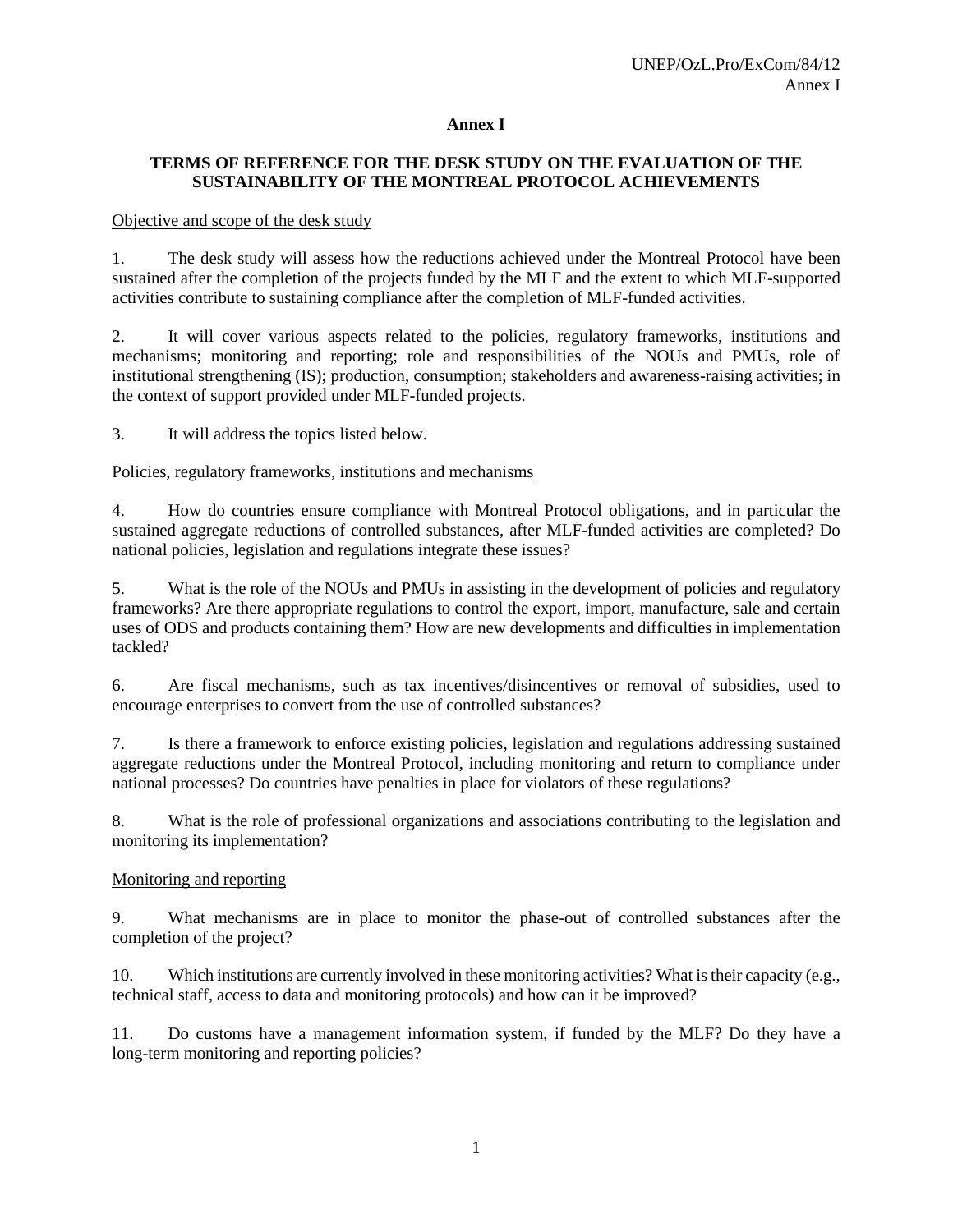## UNEP/OzL.Pro/ExCom/84/12 Annex I

12. What is the specific role of the NOUs and PMUs in monitoring ODS phase-out? Do the NOUs have a monitoring and data-reporting capacity or management information system accessible to, or shared with, other stakeholders? How can it be improved?

## Role and responsibilities of the NOUs and role of IS

13. Where are the NOUs located in the institutional organization of the Government and are there measures to ensure their continued operation? What are the activities undertaken to strengthen the NOUs? What is the staff turnover in the NOUs and what measures are taken with regards to knowledge retention within the NOU?

14. Are the existing monitoring and reporting mechanisms on the implementation of the Montreal Protocol strengthened to function after the end of the MLF-funded projects and ensure sustainable compliance with the Montreal Protocol? What Institutional Strengthening activities are organized for this purpose? What other institutions are involved in this process?

15. How does the UNEP's Compliance Assistance Programme (CAP) support to reinforcing the existing institutions and contribute to their sustainability? How does CAP enable countries to ensure their own compliance with the Montreal Protocol?

## Role and responsibilities of the PMUs

16. Are there any measures in place to retain and transfer knowledge and capacities from the PMUs to the NOUs upon completion of the ExCom Agreement?

17. Are the PMUs taking part in establishing the policies, legislation and regulations regarding the sustained aggregate reduction?

#### Production, consumption, and stockpiles

18. Is there a database on the production enterprises and lines funded for dismantlement? Is there a monitoring mechanism for lines funded for closure? For the production lines that did not close because they only produce controlled substances for exempted uses, how is such production monitored to ensure there is no redirection from feedstock to controlled uses?

19. How many of the manufacturing enterprises that were supported for conversion are still using the agreed alternative? What information is available on stockpiles of phased out controlled substances? If such stockpiles are monitored, who performs it? Are the NOUs involved in this monitoring?

20. Was any ODS collected? Was it locally destroyed or shipped abroad for destruction? Do destruction plants have a financial sustainability to continue the destruction after the project completion? How is this achieved?

#### **Stakeholders**

21. What is the coordination mechanism among the stakeholders (Government institutions, the industry, service agencies, technical/vocational institutions, regulators associated with standards and certification bodies)? Does the coordination evolve during the years and, if so, how? Do the NOUs have a role in the coordination process?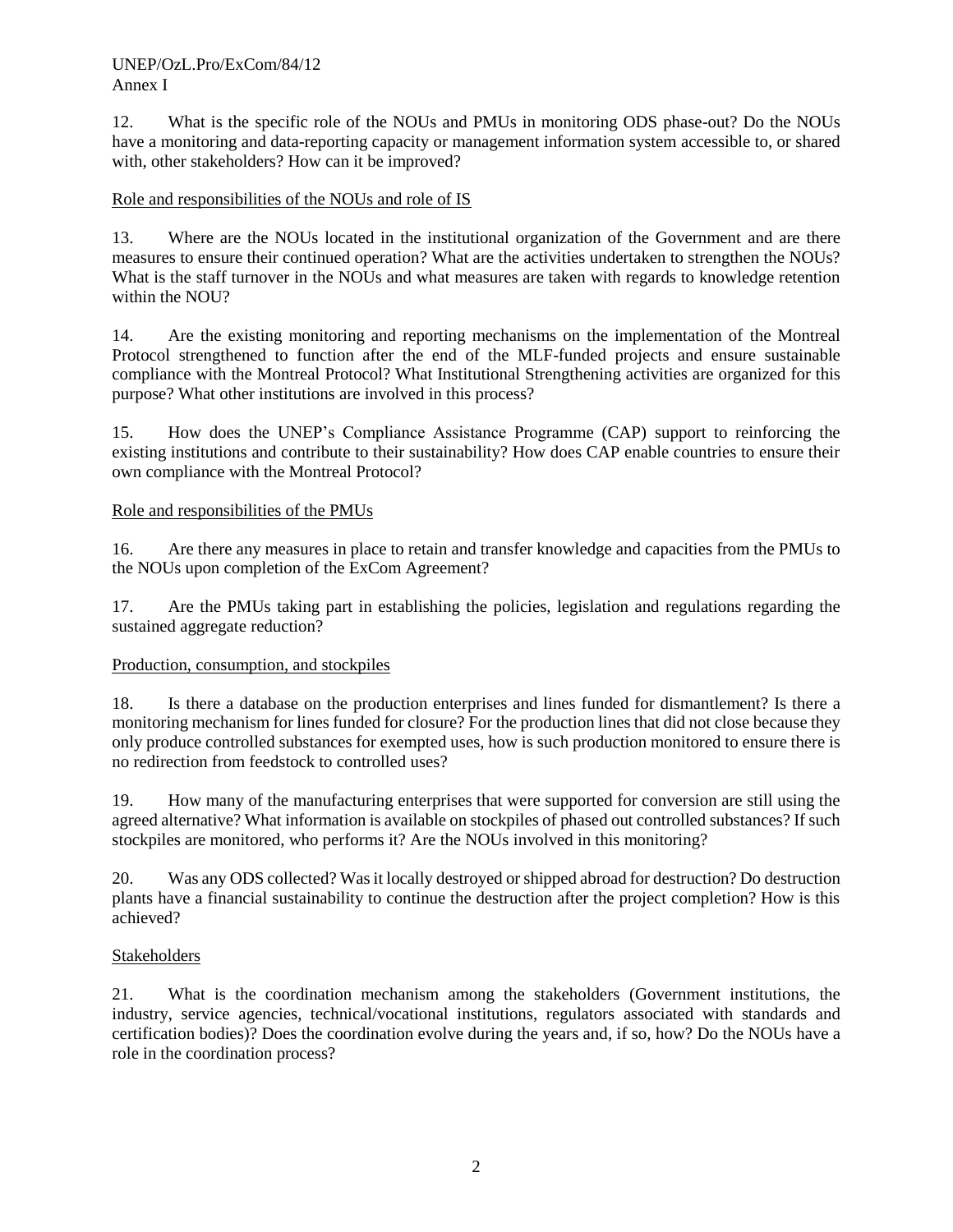22. What measures are taken to ensure that Montreal Protocol-related issues will be included in the training of technicians? Is there a pool of trainers for service technicians in Montreal Protocol-related issues? Is there a certification system for trained technicians and, if yes, how does it function? Are there measures in place to check the certification system? Is there gender-disaggregated data about trainers and trainees? Have professional organizations and associations been established and have the capacity to continue to effectively train technicians after the completion of MLF-funded projects (e.g., refrigeration and air-conditioning associations or technical/vocational institutions)?

23. What measures are taken to ensure the institutionalization of Montreal Protocol-related issues into training courses of customs agents after the end of the MLF-funded projects? Are there trainers to train customs officers in Montreal Protocol issues? Is there follow-up education or training based on new developments or for new employees?

#### Awareness-raising activities

24. Are there awareness-raising activities about the Montreal Protocol targeting decision-makers, stakeholders and broader public? Who organizes them? What is the involvement of the NOUs? Are gender considerations taken into account in these campaigns? Are the Montreal Protocol-related issues mentioned in the media (e.g., press, TV and social media)?

#### Organization and output of the evaluation

25. A consultant will be recruited to review the existing documentation, including project proposals, project completion reports, evaluation reports and reports of the Executive Committee meetings and Meetings of the Parties, and write the draft desk study, which will be shared with the Secretariat and the bilateral and implementing agencies for comments, and be presented to the 84<sup>th</sup> meeting of the Executive Committee.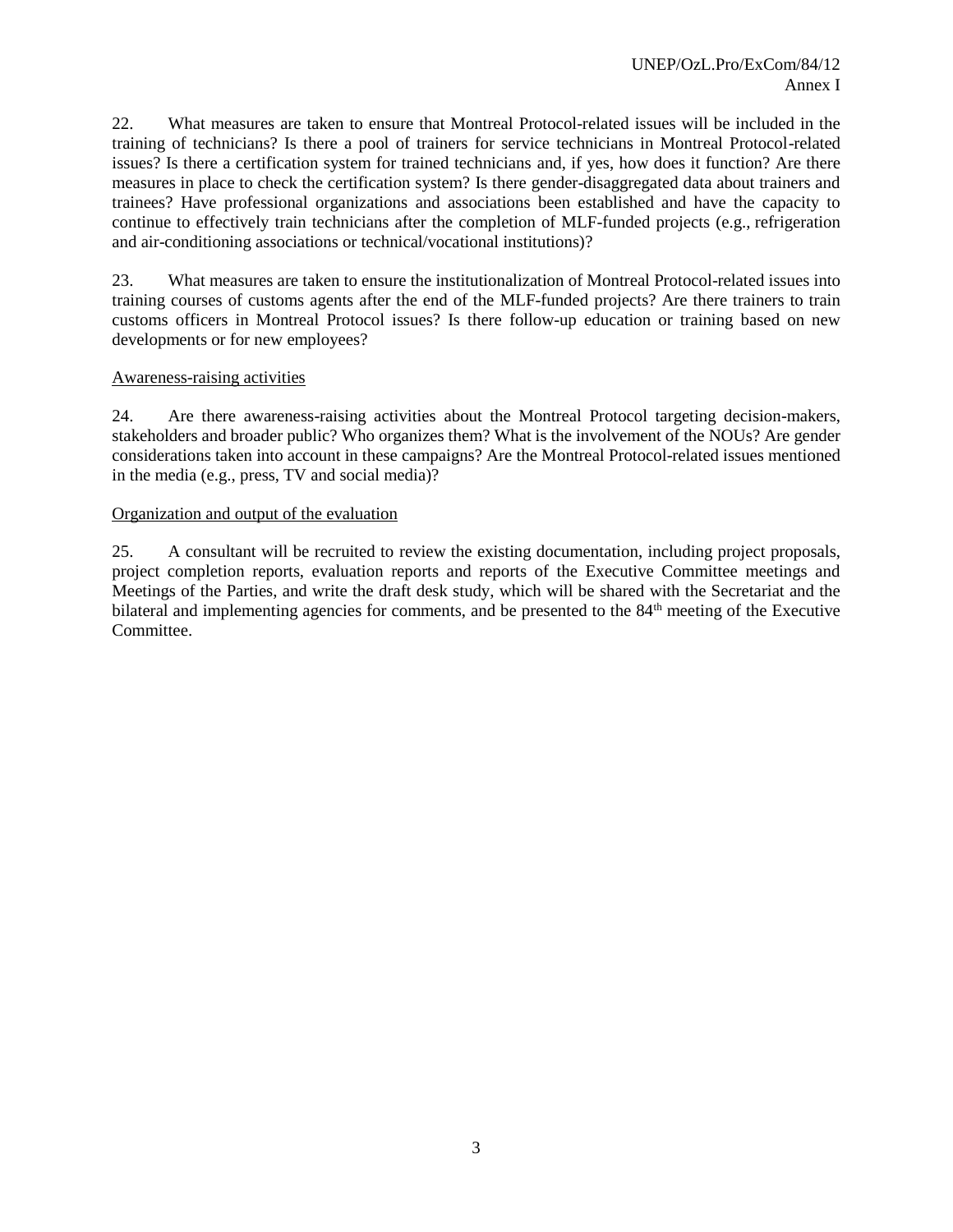#### **Annex II**

## **QUESTIONNAIRE SENT TO THE NATIONAL OZONE UNITS AND THE IMPLEMENTING AGENCIES**

## **Background**

During the 82<sup>nd</sup> meeting of the Executive Committee interest emerged in developing an evaluation of the sustainability of the Montreal Protocol achievements, including an assessment of the role of the national ozone units (NOUs) and project management units (PMUs) in monitoring ODS phase-out. This involves for example measures by which NOUs and governments have incorporated the Montreal Protocol obligations and project outcomes into their legal and policy frameworks and how this is reflected in NOU activities; coordination of national key stakeholders; methodologies adopted to ensure the effective implementation of the Montreal Protocol; and mechanisms in place to monitor redirection from noncontrolled uses to controlled uses of substances.

In response to this initiative, at its 83<sup>rd</sup> meeting the Executive Committee approved a desk study on the evaluation of the sustainability of the Montreal Protocol achievements as reflected in projects funded by the MLF. The desk study will assess how the reductions achieved under the Montreal Protocol have been sustained after the completion of the projects funded by the MLF and the extent to which MLF-supported activities contribute to sustaining compliance after the completion of MLF-funded activities.

It will cover various aspects related to the policies, regulatory frameworks, institutions and mechanisms; monitoring and reporting; role and responsibilities of the National Ozone Units (NOUs) and Project Management Units (PMUs) where applicable, role of institutional strengthening (IS); production, consumption; stakeholders and awareness-raising activities; in the context of support provided under MLF-funded projects.

Previous monitoring and evaluation efforts conducted by the MLF, as well as project documents submitted by IAs will be considered. In addition, the questionnaire below has been put together to help gather relevant feedback from key stakeholders, namely national ozone officers and IAs.

We would very much appreciate your response to those questions you consider pertinent by 15 September, to allow us to conduct appropriate analysis and draw conclusions and recommendations in time for consideration at the  $84<sup>th</sup>$  Executive Committee meeting. Please keep answers short and to the point – it can be yes or no in some instances. There is no need to supply actual regulations or detailed examples of work. In particular, it will be useful to identify specific challenges or hurdles that may put the sustainability of the achievements made at risk.

Note: The questionnaire was responded by 10 NOUs: Armenia, Chile, Costa Rica, Ecuador, Egypt, Guatemala, Mexico, Nigeria, Thailand, Vanuatu, and one IA: UNIDO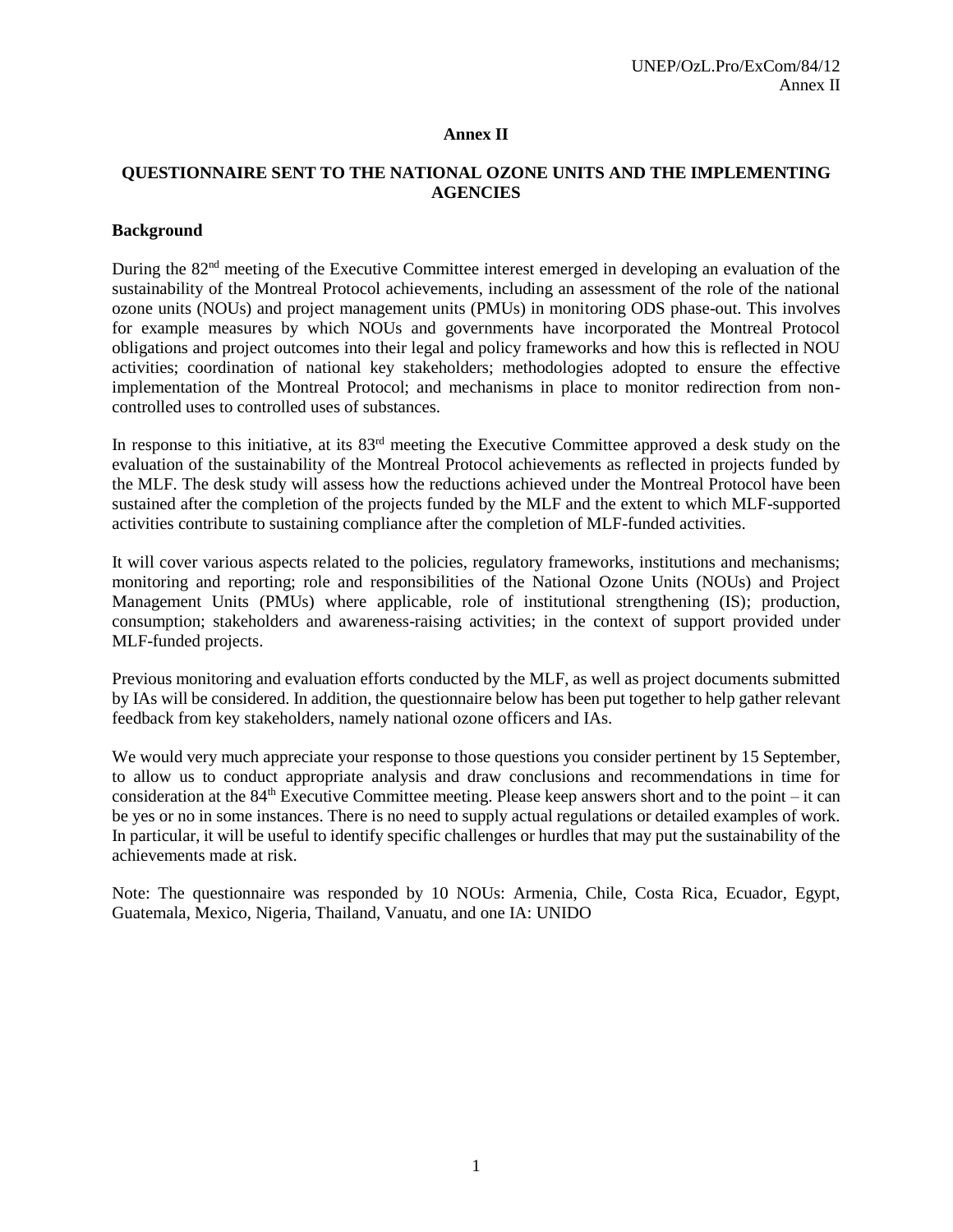| Policies,<br>Measures<br>in place to sustain<br>regulatory<br>$\circ$<br>aggregate<br>frameworks,<br>reductions<br>$($ or<br>phase-out) of<br>controlled<br>substances after MLF-funded activities are<br>institutions<br>and<br>mechanisms<br>completed.<br>(ensuring compliance<br>National policies, legislation and regulations in<br>$\circ$<br>with<br>Montreal<br>place, including tax incentives/disincentives or<br>removal of subsidies, used to encourage<br>Protocol obligations)<br>enterprises to stop use of controlled substances.<br>Regulations to control the export, import,<br>$\circ$<br>manufacture, sale and certain uses of ODS and<br>products containing them.<br>Framework to enforce<br>existing policies,<br>$\circ$<br>legislation and regulations addressing Montreal<br>Protocol obligations, including monitoring and<br>return to compliance under national processes,<br>penalties in place for violators of these<br>regulations.<br>Ways to tackle new developments<br>and<br>$\circ$<br>difficulties in implementation.<br>Role of professional<br>organizations<br>and<br>$\circ$<br>associations contributing to the legislation and<br>monitoring its implementation.<br>Mechanisms in place to monitor ODS phase-out<br>Monitoring<br>and<br>$\circ$<br>after project completion.<br>reporting<br>Institutions involved in monitoring activities.<br>$\circ$<br>Management information systems (if funded by<br>$\circ$<br>MLF), long-term monitoring and reporting<br>policies.<br>Specific role of NOUs and PMUs in monitoring<br>$\circ$<br>ODS phase-out. Indicate challenges or problems<br>if any and ways to improve.<br>Role<br>Location of the NOU in the institutional<br>and<br>$\circ$<br>responsibilities of the<br>organization of the Government.<br><b>NOUs</b><br>Measures to ensure their continued operation.<br>$\circ$<br>Activities undertaken to strengthen the NOU.<br>$\circ$<br>Staff turnover in the NOU and measures taken<br>$\circ$<br>to ensure knowledge retention within the NOU.<br>Role of IS<br>Existing monitoring and reporting mechanisms<br>$\circ$<br>on the implementation of the Montreal Protocol<br>How these are strengthened to function after the<br>$\circ$<br>end of the MLF-funded projects and activities<br>aimed at ensuring sustainable compliance with<br>the Montreal Protocol.<br>Other institutions are involved in this process.<br>O<br>Relationship and role of UNEP-CAP in<br>$\circ$<br>strengthening<br>existing<br>institutions<br>and<br>contribute to their sustainability.<br>Measures in place to retain and transfer<br>Role<br>and<br>$\circ$<br>responsibilities of the<br>knowledge and capacities from the PNU to the<br><b>PMUs</b><br>NOU upon completion of the Executive<br>Committee Agreement.<br>Ways in which the PMU is or has taken part in<br>$\circ$<br>establishing policies, legislation and regulations | <b>Issues evaluated</b> | <b>Specific questions</b> | Response (yes, no,<br>please provide<br>examples when<br>relevant) | Challenges,<br>problems<br>identified |
|----------------------------------------------------------------------------------------------------------------------------------------------------------------------------------------------------------------------------------------------------------------------------------------------------------------------------------------------------------------------------------------------------------------------------------------------------------------------------------------------------------------------------------------------------------------------------------------------------------------------------------------------------------------------------------------------------------------------------------------------------------------------------------------------------------------------------------------------------------------------------------------------------------------------------------------------------------------------------------------------------------------------------------------------------------------------------------------------------------------------------------------------------------------------------------------------------------------------------------------------------------------------------------------------------------------------------------------------------------------------------------------------------------------------------------------------------------------------------------------------------------------------------------------------------------------------------------------------------------------------------------------------------------------------------------------------------------------------------------------------------------------------------------------------------------------------------------------------------------------------------------------------------------------------------------------------------------------------------------------------------------------------------------------------------------------------------------------------------------------------------------------------------------------------------------------------------------------------------------------------------------------------------------------------------------------------------------------------------------------------------------------------------------------------------------------------------------------------------------------------------------------------------------------------------------------------------------------------------------------------------------------------------------------------------------------------------------------------------------------------------------------------------------------------------------------------------------------------------------------------------------------------------------------------------------------------|-------------------------|---------------------------|--------------------------------------------------------------------|---------------------------------------|
|                                                                                                                                                                                                                                                                                                                                                                                                                                                                                                                                                                                                                                                                                                                                                                                                                                                                                                                                                                                                                                                                                                                                                                                                                                                                                                                                                                                                                                                                                                                                                                                                                                                                                                                                                                                                                                                                                                                                                                                                                                                                                                                                                                                                                                                                                                                                                                                                                                                                                                                                                                                                                                                                                                                                                                                                                                                                                                                                              |                         |                           |                                                                    |                                       |
|                                                                                                                                                                                                                                                                                                                                                                                                                                                                                                                                                                                                                                                                                                                                                                                                                                                                                                                                                                                                                                                                                                                                                                                                                                                                                                                                                                                                                                                                                                                                                                                                                                                                                                                                                                                                                                                                                                                                                                                                                                                                                                                                                                                                                                                                                                                                                                                                                                                                                                                                                                                                                                                                                                                                                                                                                                                                                                                                              |                         |                           |                                                                    |                                       |
|                                                                                                                                                                                                                                                                                                                                                                                                                                                                                                                                                                                                                                                                                                                                                                                                                                                                                                                                                                                                                                                                                                                                                                                                                                                                                                                                                                                                                                                                                                                                                                                                                                                                                                                                                                                                                                                                                                                                                                                                                                                                                                                                                                                                                                                                                                                                                                                                                                                                                                                                                                                                                                                                                                                                                                                                                                                                                                                                              |                         |                           |                                                                    |                                       |
|                                                                                                                                                                                                                                                                                                                                                                                                                                                                                                                                                                                                                                                                                                                                                                                                                                                                                                                                                                                                                                                                                                                                                                                                                                                                                                                                                                                                                                                                                                                                                                                                                                                                                                                                                                                                                                                                                                                                                                                                                                                                                                                                                                                                                                                                                                                                                                                                                                                                                                                                                                                                                                                                                                                                                                                                                                                                                                                                              |                         |                           |                                                                    |                                       |
|                                                                                                                                                                                                                                                                                                                                                                                                                                                                                                                                                                                                                                                                                                                                                                                                                                                                                                                                                                                                                                                                                                                                                                                                                                                                                                                                                                                                                                                                                                                                                                                                                                                                                                                                                                                                                                                                                                                                                                                                                                                                                                                                                                                                                                                                                                                                                                                                                                                                                                                                                                                                                                                                                                                                                                                                                                                                                                                                              |                         |                           |                                                                    |                                       |
|                                                                                                                                                                                                                                                                                                                                                                                                                                                                                                                                                                                                                                                                                                                                                                                                                                                                                                                                                                                                                                                                                                                                                                                                                                                                                                                                                                                                                                                                                                                                                                                                                                                                                                                                                                                                                                                                                                                                                                                                                                                                                                                                                                                                                                                                                                                                                                                                                                                                                                                                                                                                                                                                                                                                                                                                                                                                                                                                              |                         |                           |                                                                    |                                       |
|                                                                                                                                                                                                                                                                                                                                                                                                                                                                                                                                                                                                                                                                                                                                                                                                                                                                                                                                                                                                                                                                                                                                                                                                                                                                                                                                                                                                                                                                                                                                                                                                                                                                                                                                                                                                                                                                                                                                                                                                                                                                                                                                                                                                                                                                                                                                                                                                                                                                                                                                                                                                                                                                                                                                                                                                                                                                                                                                              |                         |                           |                                                                    |                                       |
|                                                                                                                                                                                                                                                                                                                                                                                                                                                                                                                                                                                                                                                                                                                                                                                                                                                                                                                                                                                                                                                                                                                                                                                                                                                                                                                                                                                                                                                                                                                                                                                                                                                                                                                                                                                                                                                                                                                                                                                                                                                                                                                                                                                                                                                                                                                                                                                                                                                                                                                                                                                                                                                                                                                                                                                                                                                                                                                                              |                         |                           |                                                                    |                                       |
|                                                                                                                                                                                                                                                                                                                                                                                                                                                                                                                                                                                                                                                                                                                                                                                                                                                                                                                                                                                                                                                                                                                                                                                                                                                                                                                                                                                                                                                                                                                                                                                                                                                                                                                                                                                                                                                                                                                                                                                                                                                                                                                                                                                                                                                                                                                                                                                                                                                                                                                                                                                                                                                                                                                                                                                                                                                                                                                                              |                         |                           |                                                                    |                                       |
|                                                                                                                                                                                                                                                                                                                                                                                                                                                                                                                                                                                                                                                                                                                                                                                                                                                                                                                                                                                                                                                                                                                                                                                                                                                                                                                                                                                                                                                                                                                                                                                                                                                                                                                                                                                                                                                                                                                                                                                                                                                                                                                                                                                                                                                                                                                                                                                                                                                                                                                                                                                                                                                                                                                                                                                                                                                                                                                                              |                         |                           |                                                                    |                                       |
|                                                                                                                                                                                                                                                                                                                                                                                                                                                                                                                                                                                                                                                                                                                                                                                                                                                                                                                                                                                                                                                                                                                                                                                                                                                                                                                                                                                                                                                                                                                                                                                                                                                                                                                                                                                                                                                                                                                                                                                                                                                                                                                                                                                                                                                                                                                                                                                                                                                                                                                                                                                                                                                                                                                                                                                                                                                                                                                                              |                         |                           |                                                                    |                                       |
|                                                                                                                                                                                                                                                                                                                                                                                                                                                                                                                                                                                                                                                                                                                                                                                                                                                                                                                                                                                                                                                                                                                                                                                                                                                                                                                                                                                                                                                                                                                                                                                                                                                                                                                                                                                                                                                                                                                                                                                                                                                                                                                                                                                                                                                                                                                                                                                                                                                                                                                                                                                                                                                                                                                                                                                                                                                                                                                                              |                         |                           |                                                                    |                                       |
|                                                                                                                                                                                                                                                                                                                                                                                                                                                                                                                                                                                                                                                                                                                                                                                                                                                                                                                                                                                                                                                                                                                                                                                                                                                                                                                                                                                                                                                                                                                                                                                                                                                                                                                                                                                                                                                                                                                                                                                                                                                                                                                                                                                                                                                                                                                                                                                                                                                                                                                                                                                                                                                                                                                                                                                                                                                                                                                                              |                         |                           |                                                                    |                                       |
|                                                                                                                                                                                                                                                                                                                                                                                                                                                                                                                                                                                                                                                                                                                                                                                                                                                                                                                                                                                                                                                                                                                                                                                                                                                                                                                                                                                                                                                                                                                                                                                                                                                                                                                                                                                                                                                                                                                                                                                                                                                                                                                                                                                                                                                                                                                                                                                                                                                                                                                                                                                                                                                                                                                                                                                                                                                                                                                                              |                         |                           |                                                                    |                                       |
|                                                                                                                                                                                                                                                                                                                                                                                                                                                                                                                                                                                                                                                                                                                                                                                                                                                                                                                                                                                                                                                                                                                                                                                                                                                                                                                                                                                                                                                                                                                                                                                                                                                                                                                                                                                                                                                                                                                                                                                                                                                                                                                                                                                                                                                                                                                                                                                                                                                                                                                                                                                                                                                                                                                                                                                                                                                                                                                                              |                         |                           |                                                                    |                                       |
|                                                                                                                                                                                                                                                                                                                                                                                                                                                                                                                                                                                                                                                                                                                                                                                                                                                                                                                                                                                                                                                                                                                                                                                                                                                                                                                                                                                                                                                                                                                                                                                                                                                                                                                                                                                                                                                                                                                                                                                                                                                                                                                                                                                                                                                                                                                                                                                                                                                                                                                                                                                                                                                                                                                                                                                                                                                                                                                                              |                         |                           |                                                                    |                                       |
|                                                                                                                                                                                                                                                                                                                                                                                                                                                                                                                                                                                                                                                                                                                                                                                                                                                                                                                                                                                                                                                                                                                                                                                                                                                                                                                                                                                                                                                                                                                                                                                                                                                                                                                                                                                                                                                                                                                                                                                                                                                                                                                                                                                                                                                                                                                                                                                                                                                                                                                                                                                                                                                                                                                                                                                                                                                                                                                                              |                         |                           |                                                                    |                                       |
|                                                                                                                                                                                                                                                                                                                                                                                                                                                                                                                                                                                                                                                                                                                                                                                                                                                                                                                                                                                                                                                                                                                                                                                                                                                                                                                                                                                                                                                                                                                                                                                                                                                                                                                                                                                                                                                                                                                                                                                                                                                                                                                                                                                                                                                                                                                                                                                                                                                                                                                                                                                                                                                                                                                                                                                                                                                                                                                                              |                         |                           |                                                                    |                                       |
|                                                                                                                                                                                                                                                                                                                                                                                                                                                                                                                                                                                                                                                                                                                                                                                                                                                                                                                                                                                                                                                                                                                                                                                                                                                                                                                                                                                                                                                                                                                                                                                                                                                                                                                                                                                                                                                                                                                                                                                                                                                                                                                                                                                                                                                                                                                                                                                                                                                                                                                                                                                                                                                                                                                                                                                                                                                                                                                                              |                         |                           |                                                                    |                                       |
|                                                                                                                                                                                                                                                                                                                                                                                                                                                                                                                                                                                                                                                                                                                                                                                                                                                                                                                                                                                                                                                                                                                                                                                                                                                                                                                                                                                                                                                                                                                                                                                                                                                                                                                                                                                                                                                                                                                                                                                                                                                                                                                                                                                                                                                                                                                                                                                                                                                                                                                                                                                                                                                                                                                                                                                                                                                                                                                                              |                         |                           |                                                                    |                                       |
|                                                                                                                                                                                                                                                                                                                                                                                                                                                                                                                                                                                                                                                                                                                                                                                                                                                                                                                                                                                                                                                                                                                                                                                                                                                                                                                                                                                                                                                                                                                                                                                                                                                                                                                                                                                                                                                                                                                                                                                                                                                                                                                                                                                                                                                                                                                                                                                                                                                                                                                                                                                                                                                                                                                                                                                                                                                                                                                                              |                         |                           |                                                                    |                                       |
|                                                                                                                                                                                                                                                                                                                                                                                                                                                                                                                                                                                                                                                                                                                                                                                                                                                                                                                                                                                                                                                                                                                                                                                                                                                                                                                                                                                                                                                                                                                                                                                                                                                                                                                                                                                                                                                                                                                                                                                                                                                                                                                                                                                                                                                                                                                                                                                                                                                                                                                                                                                                                                                                                                                                                                                                                                                                                                                                              |                         |                           |                                                                    |                                       |
|                                                                                                                                                                                                                                                                                                                                                                                                                                                                                                                                                                                                                                                                                                                                                                                                                                                                                                                                                                                                                                                                                                                                                                                                                                                                                                                                                                                                                                                                                                                                                                                                                                                                                                                                                                                                                                                                                                                                                                                                                                                                                                                                                                                                                                                                                                                                                                                                                                                                                                                                                                                                                                                                                                                                                                                                                                                                                                                                              |                         |                           |                                                                    |                                       |
|                                                                                                                                                                                                                                                                                                                                                                                                                                                                                                                                                                                                                                                                                                                                                                                                                                                                                                                                                                                                                                                                                                                                                                                                                                                                                                                                                                                                                                                                                                                                                                                                                                                                                                                                                                                                                                                                                                                                                                                                                                                                                                                                                                                                                                                                                                                                                                                                                                                                                                                                                                                                                                                                                                                                                                                                                                                                                                                                              |                         |                           |                                                                    |                                       |
|                                                                                                                                                                                                                                                                                                                                                                                                                                                                                                                                                                                                                                                                                                                                                                                                                                                                                                                                                                                                                                                                                                                                                                                                                                                                                                                                                                                                                                                                                                                                                                                                                                                                                                                                                                                                                                                                                                                                                                                                                                                                                                                                                                                                                                                                                                                                                                                                                                                                                                                                                                                                                                                                                                                                                                                                                                                                                                                                              |                         |                           |                                                                    |                                       |
|                                                                                                                                                                                                                                                                                                                                                                                                                                                                                                                                                                                                                                                                                                                                                                                                                                                                                                                                                                                                                                                                                                                                                                                                                                                                                                                                                                                                                                                                                                                                                                                                                                                                                                                                                                                                                                                                                                                                                                                                                                                                                                                                                                                                                                                                                                                                                                                                                                                                                                                                                                                                                                                                                                                                                                                                                                                                                                                                              |                         |                           |                                                                    |                                       |
|                                                                                                                                                                                                                                                                                                                                                                                                                                                                                                                                                                                                                                                                                                                                                                                                                                                                                                                                                                                                                                                                                                                                                                                                                                                                                                                                                                                                                                                                                                                                                                                                                                                                                                                                                                                                                                                                                                                                                                                                                                                                                                                                                                                                                                                                                                                                                                                                                                                                                                                                                                                                                                                                                                                                                                                                                                                                                                                                              |                         |                           |                                                                    |                                       |
|                                                                                                                                                                                                                                                                                                                                                                                                                                                                                                                                                                                                                                                                                                                                                                                                                                                                                                                                                                                                                                                                                                                                                                                                                                                                                                                                                                                                                                                                                                                                                                                                                                                                                                                                                                                                                                                                                                                                                                                                                                                                                                                                                                                                                                                                                                                                                                                                                                                                                                                                                                                                                                                                                                                                                                                                                                                                                                                                              |                         |                           |                                                                    |                                       |
|                                                                                                                                                                                                                                                                                                                                                                                                                                                                                                                                                                                                                                                                                                                                                                                                                                                                                                                                                                                                                                                                                                                                                                                                                                                                                                                                                                                                                                                                                                                                                                                                                                                                                                                                                                                                                                                                                                                                                                                                                                                                                                                                                                                                                                                                                                                                                                                                                                                                                                                                                                                                                                                                                                                                                                                                                                                                                                                                              |                         |                           |                                                                    |                                       |
|                                                                                                                                                                                                                                                                                                                                                                                                                                                                                                                                                                                                                                                                                                                                                                                                                                                                                                                                                                                                                                                                                                                                                                                                                                                                                                                                                                                                                                                                                                                                                                                                                                                                                                                                                                                                                                                                                                                                                                                                                                                                                                                                                                                                                                                                                                                                                                                                                                                                                                                                                                                                                                                                                                                                                                                                                                                                                                                                              |                         |                           |                                                                    |                                       |
|                                                                                                                                                                                                                                                                                                                                                                                                                                                                                                                                                                                                                                                                                                                                                                                                                                                                                                                                                                                                                                                                                                                                                                                                                                                                                                                                                                                                                                                                                                                                                                                                                                                                                                                                                                                                                                                                                                                                                                                                                                                                                                                                                                                                                                                                                                                                                                                                                                                                                                                                                                                                                                                                                                                                                                                                                                                                                                                                              |                         |                           |                                                                    |                                       |
|                                                                                                                                                                                                                                                                                                                                                                                                                                                                                                                                                                                                                                                                                                                                                                                                                                                                                                                                                                                                                                                                                                                                                                                                                                                                                                                                                                                                                                                                                                                                                                                                                                                                                                                                                                                                                                                                                                                                                                                                                                                                                                                                                                                                                                                                                                                                                                                                                                                                                                                                                                                                                                                                                                                                                                                                                                                                                                                                              |                         |                           |                                                                    |                                       |
|                                                                                                                                                                                                                                                                                                                                                                                                                                                                                                                                                                                                                                                                                                                                                                                                                                                                                                                                                                                                                                                                                                                                                                                                                                                                                                                                                                                                                                                                                                                                                                                                                                                                                                                                                                                                                                                                                                                                                                                                                                                                                                                                                                                                                                                                                                                                                                                                                                                                                                                                                                                                                                                                                                                                                                                                                                                                                                                                              |                         |                           |                                                                    |                                       |
|                                                                                                                                                                                                                                                                                                                                                                                                                                                                                                                                                                                                                                                                                                                                                                                                                                                                                                                                                                                                                                                                                                                                                                                                                                                                                                                                                                                                                                                                                                                                                                                                                                                                                                                                                                                                                                                                                                                                                                                                                                                                                                                                                                                                                                                                                                                                                                                                                                                                                                                                                                                                                                                                                                                                                                                                                                                                                                                                              |                         |                           |                                                                    |                                       |
|                                                                                                                                                                                                                                                                                                                                                                                                                                                                                                                                                                                                                                                                                                                                                                                                                                                                                                                                                                                                                                                                                                                                                                                                                                                                                                                                                                                                                                                                                                                                                                                                                                                                                                                                                                                                                                                                                                                                                                                                                                                                                                                                                                                                                                                                                                                                                                                                                                                                                                                                                                                                                                                                                                                                                                                                                                                                                                                                              |                         |                           |                                                                    |                                       |
|                                                                                                                                                                                                                                                                                                                                                                                                                                                                                                                                                                                                                                                                                                                                                                                                                                                                                                                                                                                                                                                                                                                                                                                                                                                                                                                                                                                                                                                                                                                                                                                                                                                                                                                                                                                                                                                                                                                                                                                                                                                                                                                                                                                                                                                                                                                                                                                                                                                                                                                                                                                                                                                                                                                                                                                                                                                                                                                                              |                         |                           |                                                                    |                                       |
|                                                                                                                                                                                                                                                                                                                                                                                                                                                                                                                                                                                                                                                                                                                                                                                                                                                                                                                                                                                                                                                                                                                                                                                                                                                                                                                                                                                                                                                                                                                                                                                                                                                                                                                                                                                                                                                                                                                                                                                                                                                                                                                                                                                                                                                                                                                                                                                                                                                                                                                                                                                                                                                                                                                                                                                                                                                                                                                                              |                         |                           |                                                                    |                                       |
|                                                                                                                                                                                                                                                                                                                                                                                                                                                                                                                                                                                                                                                                                                                                                                                                                                                                                                                                                                                                                                                                                                                                                                                                                                                                                                                                                                                                                                                                                                                                                                                                                                                                                                                                                                                                                                                                                                                                                                                                                                                                                                                                                                                                                                                                                                                                                                                                                                                                                                                                                                                                                                                                                                                                                                                                                                                                                                                                              |                         |                           |                                                                    |                                       |
|                                                                                                                                                                                                                                                                                                                                                                                                                                                                                                                                                                                                                                                                                                                                                                                                                                                                                                                                                                                                                                                                                                                                                                                                                                                                                                                                                                                                                                                                                                                                                                                                                                                                                                                                                                                                                                                                                                                                                                                                                                                                                                                                                                                                                                                                                                                                                                                                                                                                                                                                                                                                                                                                                                                                                                                                                                                                                                                                              |                         |                           |                                                                    |                                       |
|                                                                                                                                                                                                                                                                                                                                                                                                                                                                                                                                                                                                                                                                                                                                                                                                                                                                                                                                                                                                                                                                                                                                                                                                                                                                                                                                                                                                                                                                                                                                                                                                                                                                                                                                                                                                                                                                                                                                                                                                                                                                                                                                                                                                                                                                                                                                                                                                                                                                                                                                                                                                                                                                                                                                                                                                                                                                                                                                              |                         |                           |                                                                    |                                       |
|                                                                                                                                                                                                                                                                                                                                                                                                                                                                                                                                                                                                                                                                                                                                                                                                                                                                                                                                                                                                                                                                                                                                                                                                                                                                                                                                                                                                                                                                                                                                                                                                                                                                                                                                                                                                                                                                                                                                                                                                                                                                                                                                                                                                                                                                                                                                                                                                                                                                                                                                                                                                                                                                                                                                                                                                                                                                                                                                              |                         |                           |                                                                    |                                       |
|                                                                                                                                                                                                                                                                                                                                                                                                                                                                                                                                                                                                                                                                                                                                                                                                                                                                                                                                                                                                                                                                                                                                                                                                                                                                                                                                                                                                                                                                                                                                                                                                                                                                                                                                                                                                                                                                                                                                                                                                                                                                                                                                                                                                                                                                                                                                                                                                                                                                                                                                                                                                                                                                                                                                                                                                                                                                                                                                              |                         |                           |                                                                    |                                       |
|                                                                                                                                                                                                                                                                                                                                                                                                                                                                                                                                                                                                                                                                                                                                                                                                                                                                                                                                                                                                                                                                                                                                                                                                                                                                                                                                                                                                                                                                                                                                                                                                                                                                                                                                                                                                                                                                                                                                                                                                                                                                                                                                                                                                                                                                                                                                                                                                                                                                                                                                                                                                                                                                                                                                                                                                                                                                                                                                              |                         |                           |                                                                    |                                       |
|                                                                                                                                                                                                                                                                                                                                                                                                                                                                                                                                                                                                                                                                                                                                                                                                                                                                                                                                                                                                                                                                                                                                                                                                                                                                                                                                                                                                                                                                                                                                                                                                                                                                                                                                                                                                                                                                                                                                                                                                                                                                                                                                                                                                                                                                                                                                                                                                                                                                                                                                                                                                                                                                                                                                                                                                                                                                                                                                              |                         |                           |                                                                    |                                       |
|                                                                                                                                                                                                                                                                                                                                                                                                                                                                                                                                                                                                                                                                                                                                                                                                                                                                                                                                                                                                                                                                                                                                                                                                                                                                                                                                                                                                                                                                                                                                                                                                                                                                                                                                                                                                                                                                                                                                                                                                                                                                                                                                                                                                                                                                                                                                                                                                                                                                                                                                                                                                                                                                                                                                                                                                                                                                                                                                              |                         |                           |                                                                    |                                       |
|                                                                                                                                                                                                                                                                                                                                                                                                                                                                                                                                                                                                                                                                                                                                                                                                                                                                                                                                                                                                                                                                                                                                                                                                                                                                                                                                                                                                                                                                                                                                                                                                                                                                                                                                                                                                                                                                                                                                                                                                                                                                                                                                                                                                                                                                                                                                                                                                                                                                                                                                                                                                                                                                                                                                                                                                                                                                                                                                              |                         |                           |                                                                    |                                       |
|                                                                                                                                                                                                                                                                                                                                                                                                                                                                                                                                                                                                                                                                                                                                                                                                                                                                                                                                                                                                                                                                                                                                                                                                                                                                                                                                                                                                                                                                                                                                                                                                                                                                                                                                                                                                                                                                                                                                                                                                                                                                                                                                                                                                                                                                                                                                                                                                                                                                                                                                                                                                                                                                                                                                                                                                                                                                                                                                              |                         |                           |                                                                    |                                       |
|                                                                                                                                                                                                                                                                                                                                                                                                                                                                                                                                                                                                                                                                                                                                                                                                                                                                                                                                                                                                                                                                                                                                                                                                                                                                                                                                                                                                                                                                                                                                                                                                                                                                                                                                                                                                                                                                                                                                                                                                                                                                                                                                                                                                                                                                                                                                                                                                                                                                                                                                                                                                                                                                                                                                                                                                                                                                                                                                              |                         |                           |                                                                    |                                       |
|                                                                                                                                                                                                                                                                                                                                                                                                                                                                                                                                                                                                                                                                                                                                                                                                                                                                                                                                                                                                                                                                                                                                                                                                                                                                                                                                                                                                                                                                                                                                                                                                                                                                                                                                                                                                                                                                                                                                                                                                                                                                                                                                                                                                                                                                                                                                                                                                                                                                                                                                                                                                                                                                                                                                                                                                                                                                                                                                              |                         |                           |                                                                    |                                       |
|                                                                                                                                                                                                                                                                                                                                                                                                                                                                                                                                                                                                                                                                                                                                                                                                                                                                                                                                                                                                                                                                                                                                                                                                                                                                                                                                                                                                                                                                                                                                                                                                                                                                                                                                                                                                                                                                                                                                                                                                                                                                                                                                                                                                                                                                                                                                                                                                                                                                                                                                                                                                                                                                                                                                                                                                                                                                                                                                              |                         |                           |                                                                    |                                       |
|                                                                                                                                                                                                                                                                                                                                                                                                                                                                                                                                                                                                                                                                                                                                                                                                                                                                                                                                                                                                                                                                                                                                                                                                                                                                                                                                                                                                                                                                                                                                                                                                                                                                                                                                                                                                                                                                                                                                                                                                                                                                                                                                                                                                                                                                                                                                                                                                                                                                                                                                                                                                                                                                                                                                                                                                                                                                                                                                              |                         |                           |                                                                    |                                       |
|                                                                                                                                                                                                                                                                                                                                                                                                                                                                                                                                                                                                                                                                                                                                                                                                                                                                                                                                                                                                                                                                                                                                                                                                                                                                                                                                                                                                                                                                                                                                                                                                                                                                                                                                                                                                                                                                                                                                                                                                                                                                                                                                                                                                                                                                                                                                                                                                                                                                                                                                                                                                                                                                                                                                                                                                                                                                                                                                              |                         |                           |                                                                    |                                       |

#### **Evaluating the sustainability of Montreal Protocol Achievements – Questionnaire/checklist**